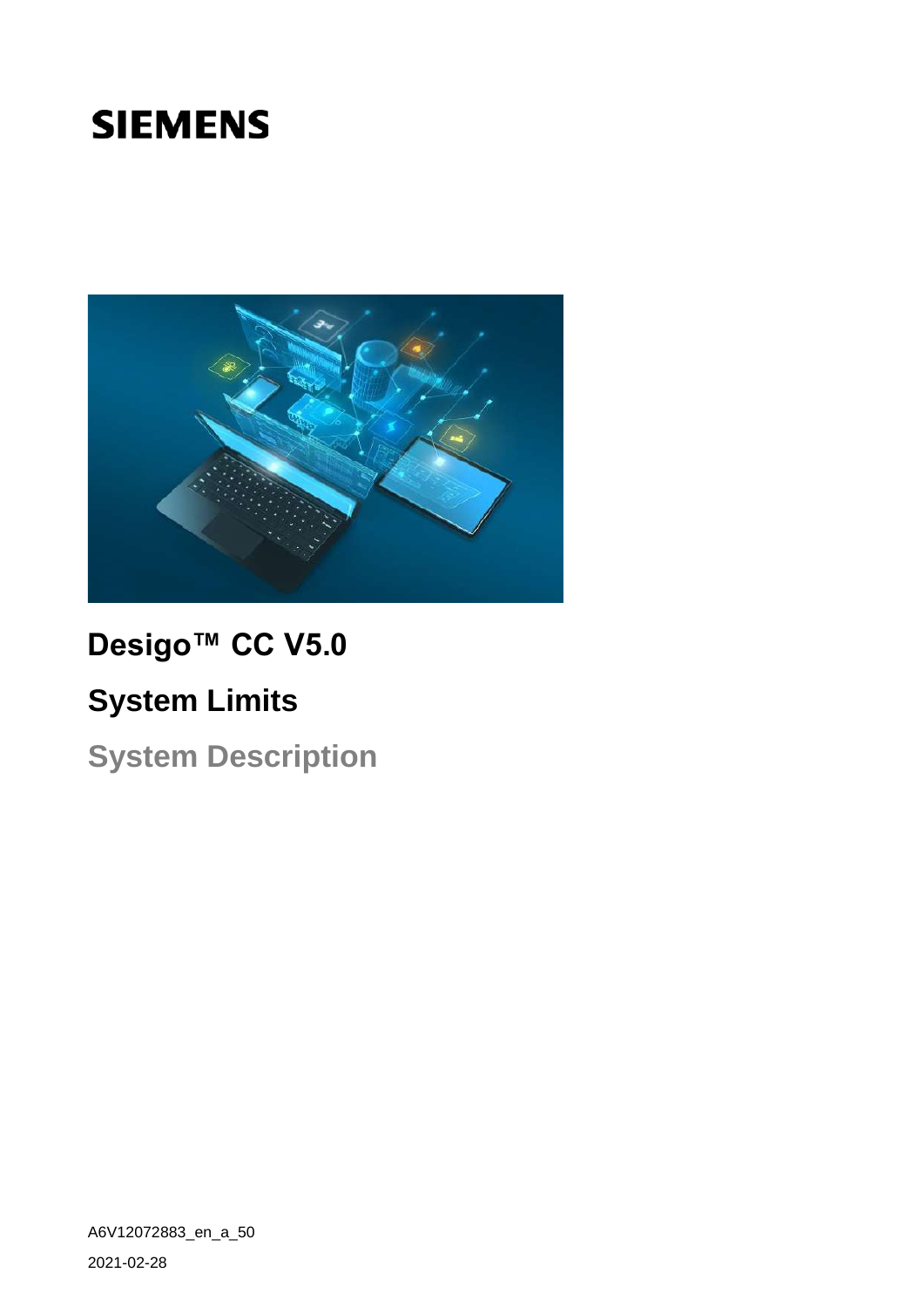# **Information Security**

| <b>NOTICE</b>                                                                                                                                                                                                                                                                                                                                                                                                                                                |
|--------------------------------------------------------------------------------------------------------------------------------------------------------------------------------------------------------------------------------------------------------------------------------------------------------------------------------------------------------------------------------------------------------------------------------------------------------------|
| This document is classified as "Restricted". Restricted information is intended for<br>Siemens' employees and third parties (e.g. suppliers, customers) collaborating<br>with Siemens only. This means that it is possible to share information in this<br>document with third parties that are interested in our product on a "need-to-know"<br>basis. However, distributing this document to the public or publishing it on the<br>internet is prohibited. |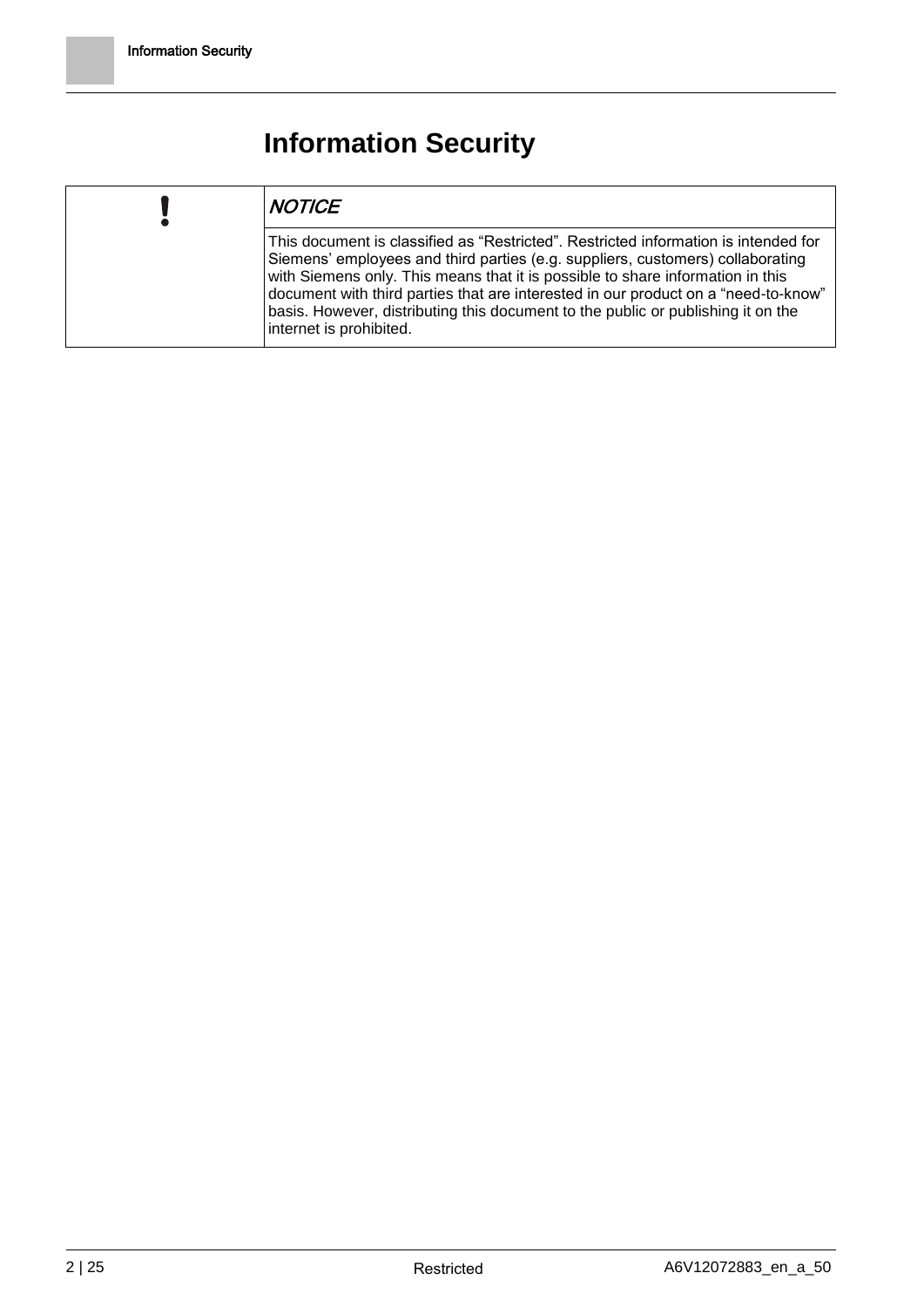# **Copyright Notice**

### **Notice**

Document information is subject to change without notice by Siemens Switzerland Ltd. Companies, names, and various data used in examples are fictitious unless otherwise noted. No part of this document may be reproduced or transmitted in any form or by any means, electronic or mechanical, for any purpose, without the express written permission of Siemens Switzerland Ltd.

All software described in this document is furnished under a license agreement and may be used or copied only in accordance with license terms.

For further information, contact your nearest Siemens Switzerland Ltd. representative.

### **Credits**

Desigo, Desigo CC, Cerberus DMS, Cerberus PRO, and Sinteso are registered trademarks of Siemens Switzerland Ltd.

Other product or company names mentioned herein may be the trademarks of their respective owners.

Edition: 2021-02-28

Document ID: A6V12072883\_en\_a\_50

© Siemens Switzerland Ltd, 2012-2021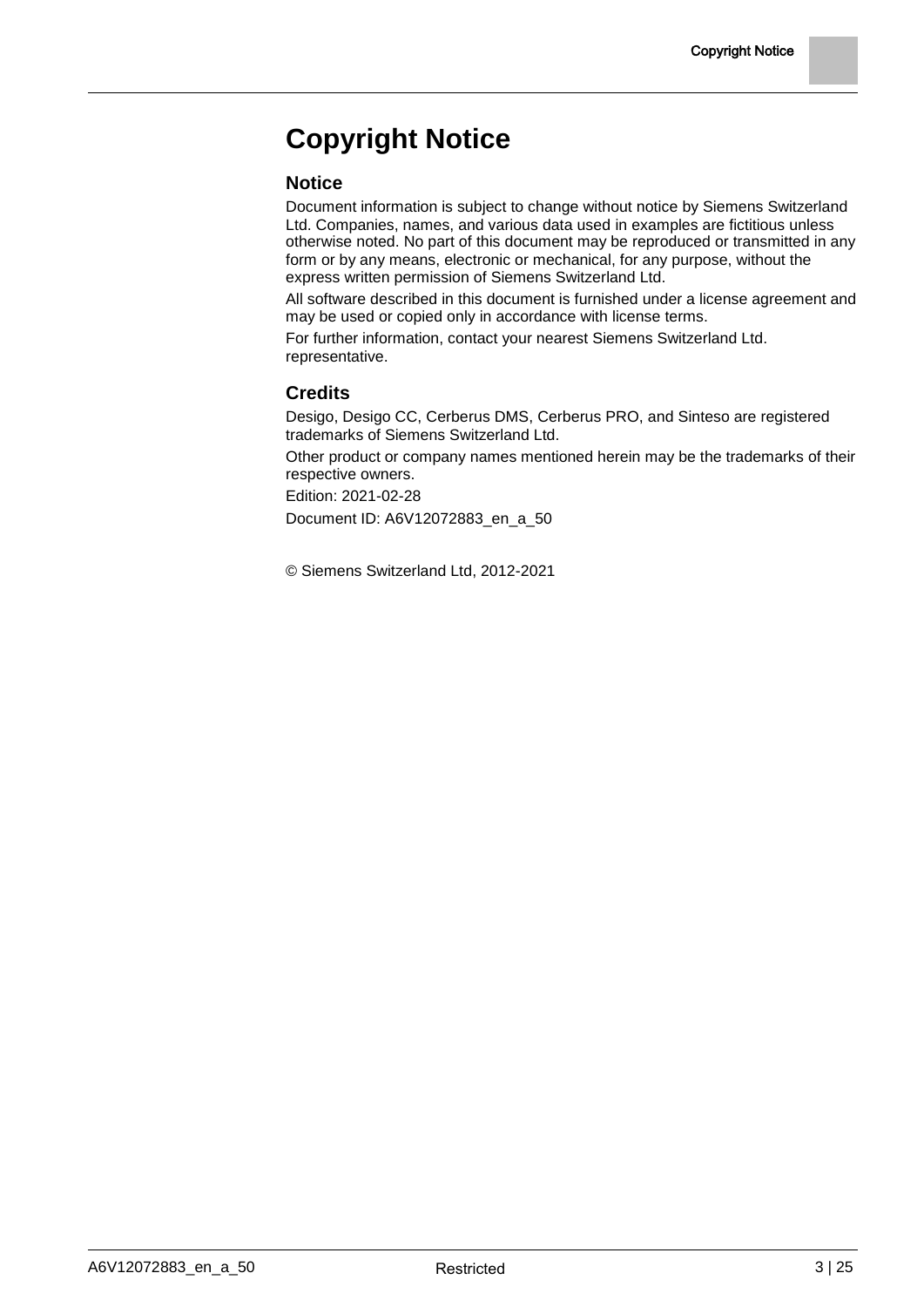### **Cybersecurity disclaimer**

Siemens provides a portfolio of products, solutions, systems and services that includes security functions that support the secure operation of plants, systems, machines and networks. In the field of Building Technologies, this includes building automation and control, fire safety, security management as well as physical security systems.

In order to protect plants, systems, machines and networks against cyber threats, it is necessary to implement – and continuously maintain – a holistic, state-of-the-art security concept. Siemens' portfolio only forms one element of such a concept.

You are responsible for preventing unauthorized access to your plants, systems, machines and networks which should only be connected to an enterprise network or the internet if and to the extent such a connection is necessary and only when appropriate security measures (e.g. firewalls and/or network segmentation) are in place. Additionally, Siemens' guidance on appropriate security measures should be taken into account. For additional information, please contact your Siemens sales representative or visit [https://www.siemens.com/global/en/home/company/topic](https://www.siemens.com/global/en/home/company/topic-areas/future-of-manufacturing/industrial-security.html)[areas/future-of-manufacturing/industrial-security.html](https://www.siemens.com/global/en/home/company/topic-areas/future-of-manufacturing/industrial-security.html).

Siemens' portfolio undergoes continuous development to make it more secure. Siemens strongly recommends that updates are applied as soon as they are available and that the latest versions are used. Use of versions that are no longer supported, and failure to apply the latest updates may increase your exposure to cyber threats. Siemens strongly recommends to comply with security advisories on the latest security threats, patches and other related measures, published, among others, under <https://www.siemens.com/cert/en/cert-security-advisories.htm>.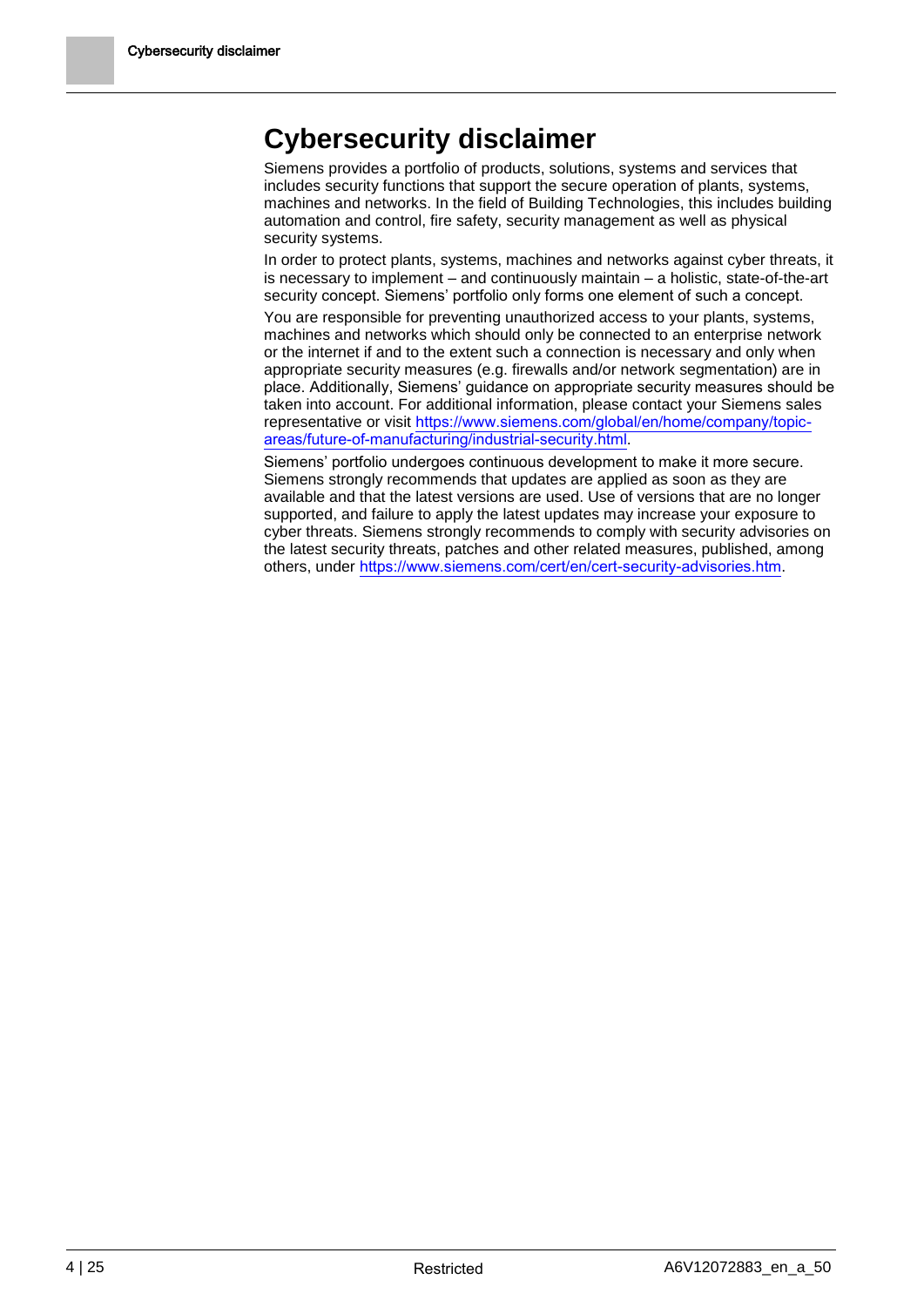### **About this Document**

#### **Purpose**

This manual describes the Desigo CC management platform and gives the reader an overview of the system limits and the approvals and the recommended system configurations.

#### **Scope**

This document applies to Desigo CC Version 5.0

### **Target Audience**

**Sales Representatives** are the first contact to the customer's buying center who establish the relationship. During pre-sales, they present the system to potential customers, focusing on unique selling propositions and benefits in order to acquire the project.

**Sales Engineers** provide pre- and post-sales technical advice and high-level support on product applications and solutions. They are often the key point of contact for clients, answering questions, providing technical advice and designing solutions. They have extensive knowledge of the products as well as the applications and network environments.

**Project Engineers** are responsible for planning and configuring a customer project. They provide the parameterization of products, devices, and systems and are responsible for general system troubleshooting. They have the appropriate training to their function and to the products, devices, and systems to be configured. They are familiar with the applied operating system(s) and the related network environment.

**Field Engineers** are responsible for commissioning at the customer site. They are trained appropriately to their function and to the products, devices, and systems to be installed. They are trained with the applied operating system(s) and the related network environment. Field engineers are responsible for infrastructure troubleshooting (for example, hardware, communication, network, and so on).

### **How to use it**

This document provides the guidelines and illustrates the limits, restrictions and tools for sizing the hardware platforms on which Desigo CC can run properly, depending on project requirements. It shall help to design the system.

### **Liability Disclaimer**

We have checked the contents of this manual for agreement with the hardware and software described. Since deviations cannot be precluded entirely, we cannot guarantee full agreement. However, the data in this manual are reviewed regularly and any necessary corrections included in subsequent editions. Suggestions for improvement are welcome.

### **Document Identification**

The document ID is structured as follows:

ID\_Language(COUNTRY)\_ModificationIndex\_ProductVersionIndex

Example: A6Vnnnnnnnn\_en\_a\_02

| Document Revision History                                                    |  |                               |  |
|------------------------------------------------------------------------------|--|-------------------------------|--|
| <b>Modification Index</b><br><b>Edition Date</b><br><b>Brief Description</b> |  |                               |  |
| 2021-02-28                                                                   |  | Final edition for version 5.0 |  |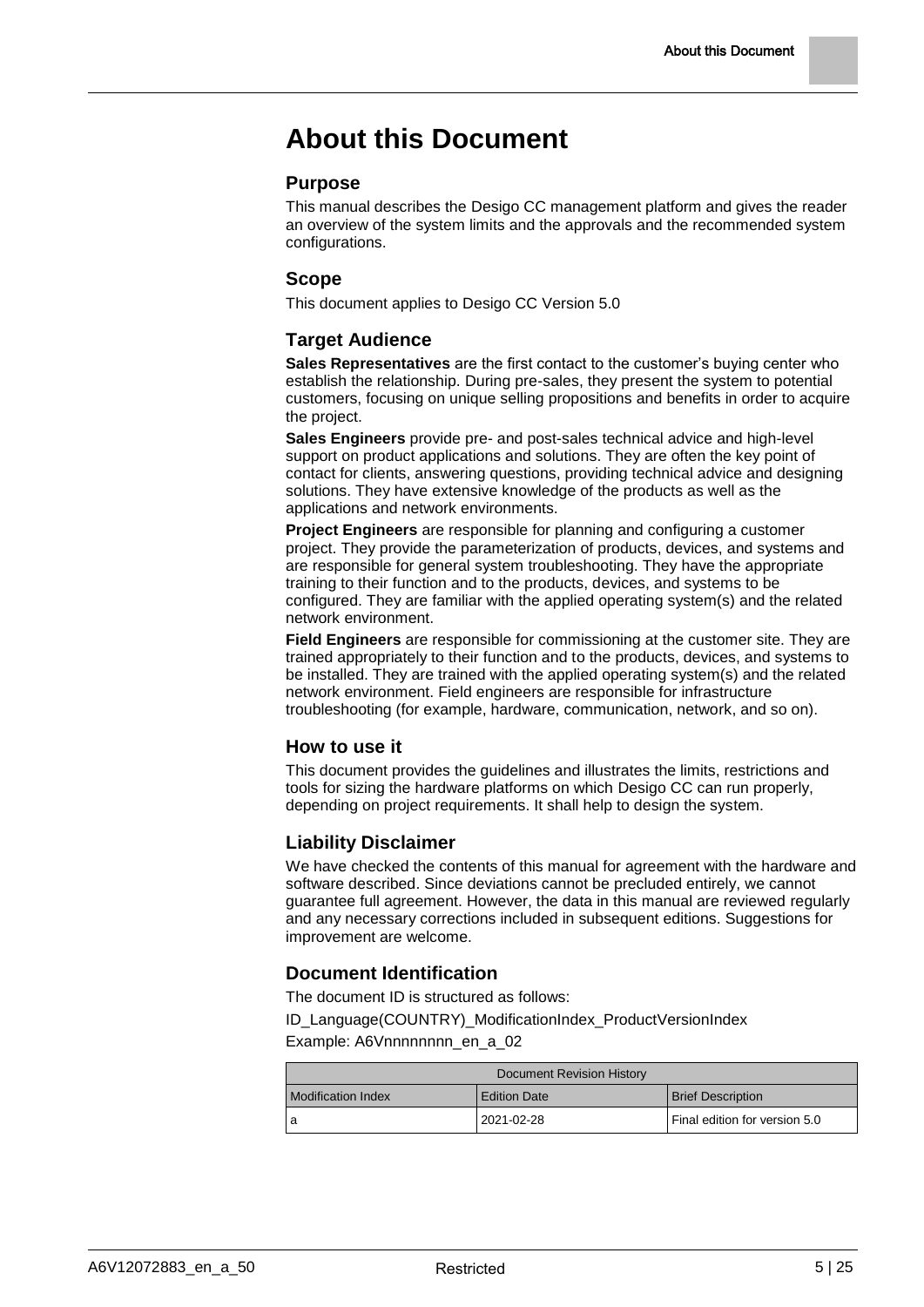# **Table of Contents**

| 1            |  |
|--------------|--|
| $\mathbf{2}$ |  |
| 2.1          |  |
| 3            |  |
| 4            |  |
| 4.1          |  |
| 4.2          |  |
| 4.3          |  |
| 5            |  |
| 6            |  |
| 7            |  |
| 7.1          |  |
| 7.2          |  |
| 7.3          |  |
| 8            |  |
| 9            |  |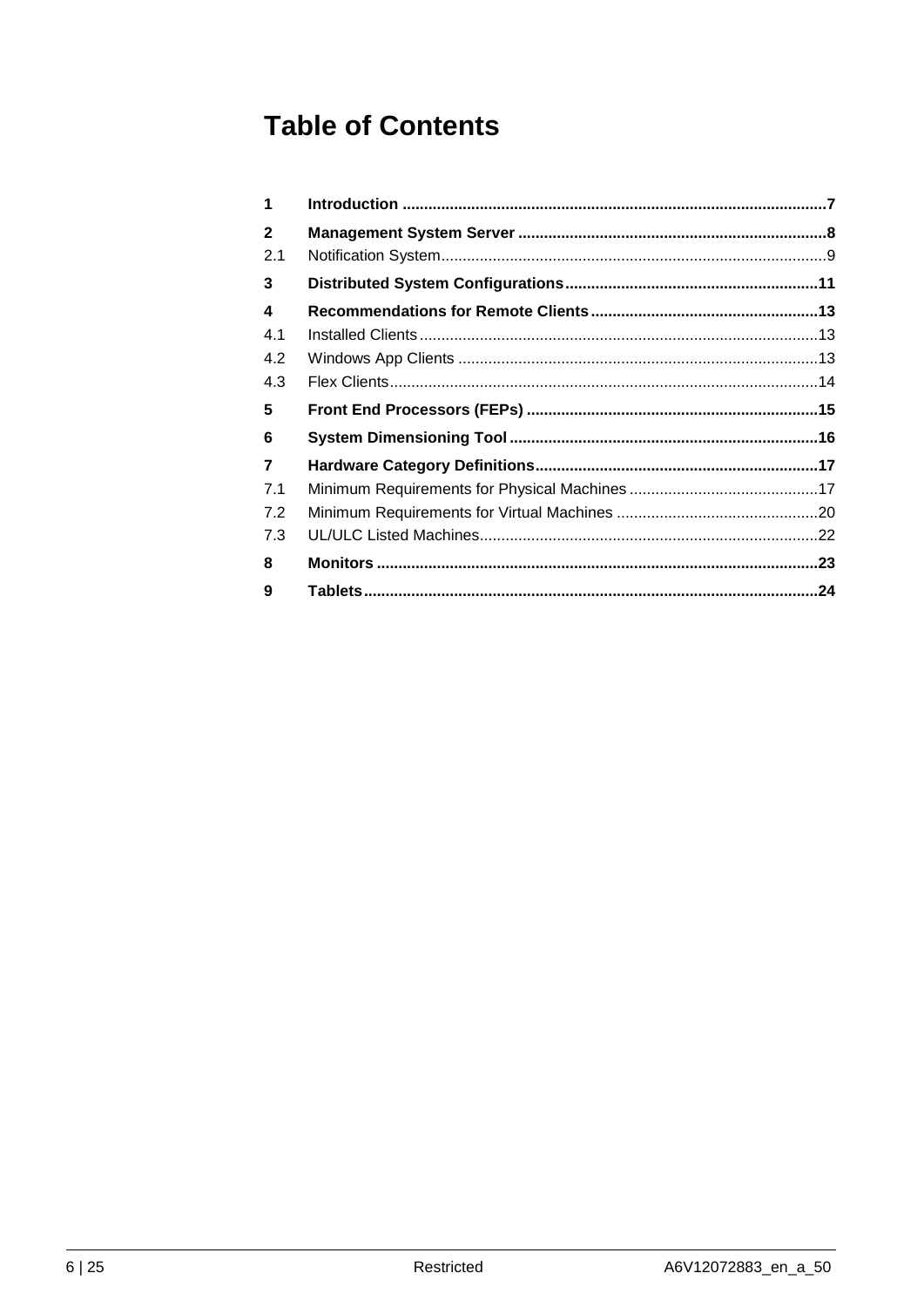### <span id="page-6-0"></span>**1 Introduction**

This document provides information about limits, restrictions and tools that will help to dimension projects with Desigo CC.

Desigo CC is a memory-based management platform. A **system object** allocated in memory represents each physical or logical entity in the system.

Hardware requirements for Desigo CC Server depend primarily on the number of system objects it shall manage (system size).

The current Desigo CC version supports up to 150,000 system objects per system (project). However, up to 1,500,000 system objects could be reached with a distributed system configuration where several Desigo CC systems are running at the same time.

Another, although minor, factor that impacts Desigo CC dimensioning is the number and type of clients.

Finally, the required disk storage space needs to be considered. Disk storage space is needed for historic data kept in the SQL server and for project data, including attachments and documents.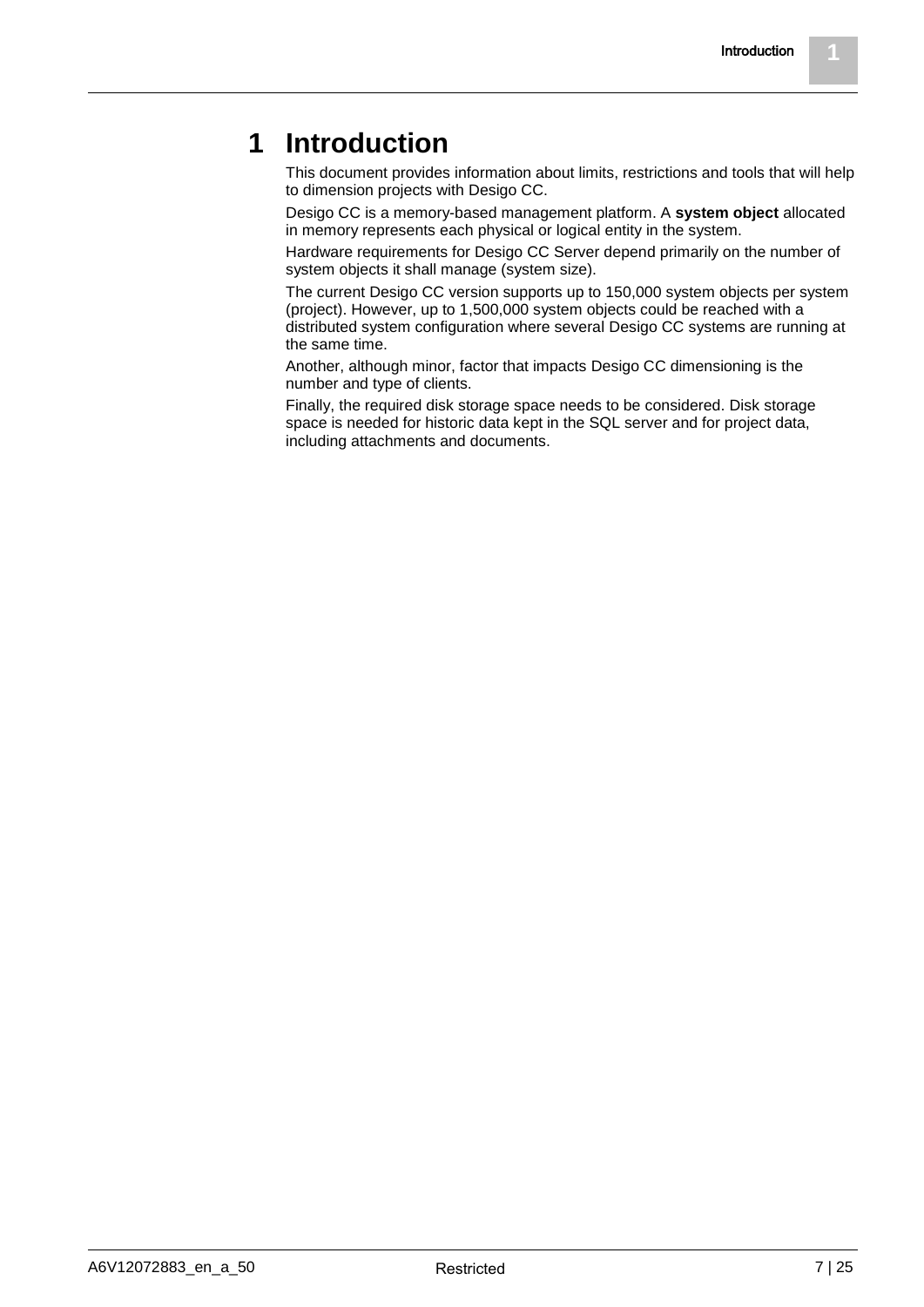<span id="page-7-0"></span>**2**

## **2 Management System Server**

Ensure that the project in the Management System Server does not reach any of the system restrictions listed in the following table. In case of a distributed system, see section Distributed System Configurations [→ [11\]](#page-10-0).

| <b>Desigo CC</b>                                                          |                                                                                                                                                                                                                                                              |
|---------------------------------------------------------------------------|--------------------------------------------------------------------------------------------------------------------------------------------------------------------------------------------------------------------------------------------------------------|
| Topic                                                                     | <b>System Limits</b>                                                                                                                                                                                                                                         |
| Maximum number of objects handled by the<br>Management System Server      | 150,000 (requires HW Category LS, restricted to 2<br>languages)                                                                                                                                                                                              |
| Maximum number of Installed Clients                                       | 10                                                                                                                                                                                                                                                           |
| Maximum number of Windows Apps                                            | 30                                                                                                                                                                                                                                                           |
| Maximum                                                                   | 40                                                                                                                                                                                                                                                           |
| number of Flex Clients                                                    |                                                                                                                                                                                                                                                              |
| Maximum number of active Web service<br>sessions                          | 10 (if IIS runs on Windows 10)<br>100 (if IIS runs on Windows Server 2012<br>R2/2016/2019)                                                                                                                                                                   |
| Maximum number of FEPs                                                    | 5                                                                                                                                                                                                                                                            |
| Maximum number of drivers per FEP                                         | 40                                                                                                                                                                                                                                                           |
| Maximum number of drivers per Server. See<br>note below                   | Local: 20 (in a Server)<br>Total: 100 (split between the local Server and a<br>minimum of 2 FEPs)                                                                                                                                                            |
| Maximum number of VMS Servers connected                                   | $\mathbf{1}$<br>Only one Video API instance can operate with a VMS<br>system. Multiple Desigo CC projects running video on<br>the same machine are not supported. Multiple Video<br>API instances in parallel are not allowed                                |
| Maximum number of archived energy<br>datapoints in Powermanager extension | 300<br>It does not affect the meter integrations outside of<br>Powermanager or non-accumulative parameters (e.g.<br>Voltage).                                                                                                                                |
| Maximum of tags exposed by the OPC Server                                 | 40,000                                                                                                                                                                                                                                                       |
| Maximum number of integrated OPC Servers<br>per OPC Client driver         | 20                                                                                                                                                                                                                                                           |
| Maximum name length of OPC tags integrated<br>via OPC Client driver       | 100                                                                                                                                                                                                                                                          |
| Maximum of objects exposed by the BACnet<br>Server                        | 20,000                                                                                                                                                                                                                                                       |
| Max. number of SORIS objects per SORIS<br>driver                          | 10,000                                                                                                                                                                                                                                                       |
| Minimum network throughput for Windows                                    | Minimum 512 kbps up/6 Mbps down (ADSL)                                                                                                                                                                                                                       |
| App using VPN                                                             | Maximum Latency: 100 ms                                                                                                                                                                                                                                      |
| Alarm load<br>(rate of new alarms)                                        | Desigo CC has been tested for the alarm loads<br>defined below. Do not exceed:                                                                                                                                                                               |
|                                                                           | Constant load of 1 alarm per second on average                                                                                                                                                                                                               |
|                                                                           | 10 alarms per second on average over a period of 20<br>minutes                                                                                                                                                                                               |
|                                                                           | 50 alarms per second over a period of 20 seconds<br>(alarm burst)<br>(The test was measured with one alarm burst per<br>hour).                                                                                                                               |
|                                                                           | "Alarm per second" indicates a new event/fault/alarm<br>and includes the handling cycle until it is closed later.<br>If Operating Procedures (OPS) are used during event<br>handling, the maximum load is reduced depending on<br>the complexity of the OPS. |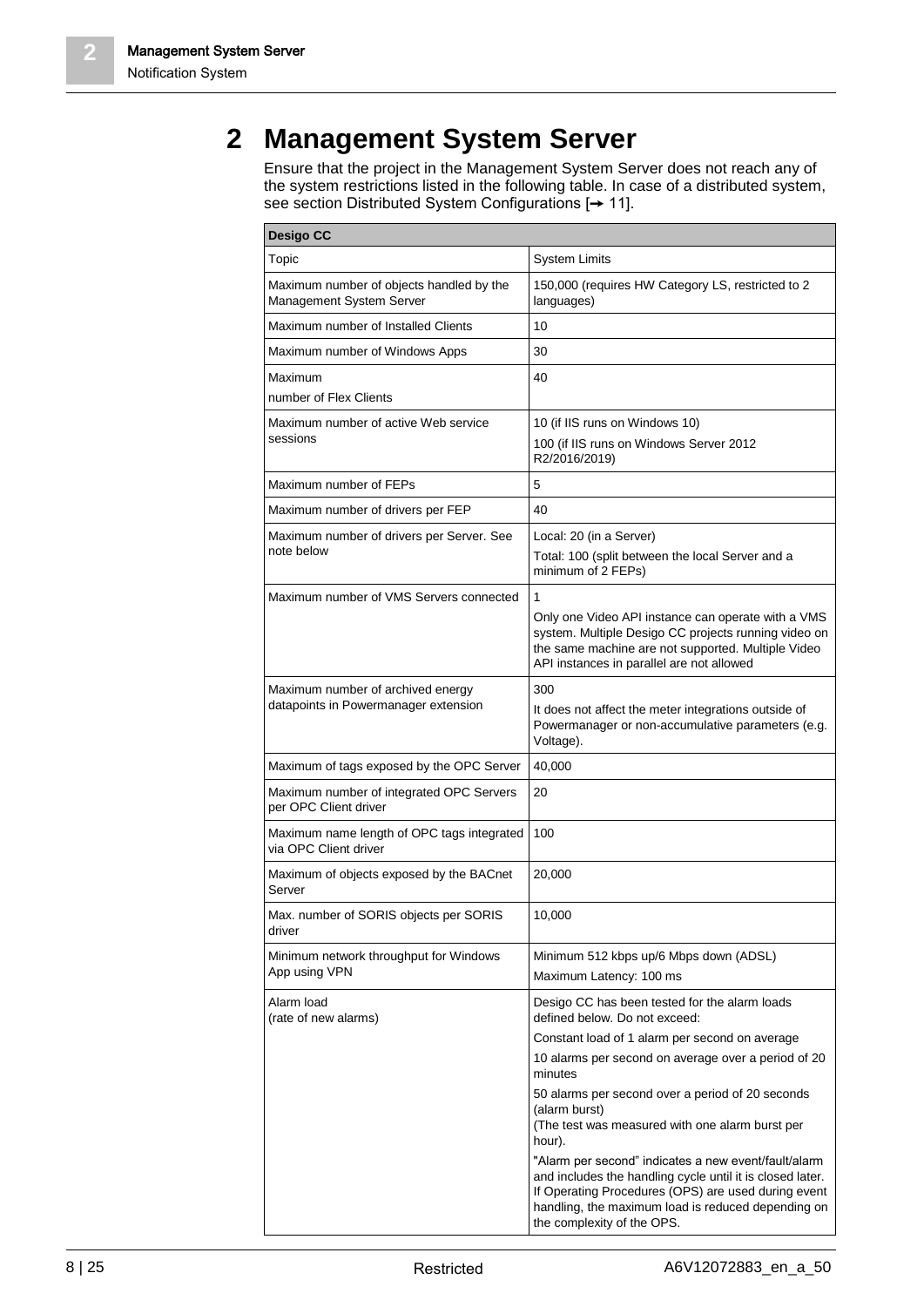Notification System

**2**

| Desigo CC                                                          |                                                                                                                                                                                                                   |  |
|--------------------------------------------------------------------|-------------------------------------------------------------------------------------------------------------------------------------------------------------------------------------------------------------------|--|
|                                                                    | Notification can digest the alarm load even if every<br>event is generating a notification to be sent out.                                                                                                        |  |
| Maximum number of active events per system                         | 10,000                                                                                                                                                                                                            |  |
| Assisted treatment                                                 | Maximum number of active operating procedures:<br>10.000<br>Each operating procedure can have up to nine steps                                                                                                    |  |
| Maximum number of Activity logs per day                            | 1,000,000                                                                                                                                                                                                         |  |
| Maximum number of Event records per day                            | 1,000,000                                                                                                                                                                                                         |  |
| Maximum number of Trend records per day                            | 4,200,000                                                                                                                                                                                                         |  |
| Maximum number of reactions defined                                | 800                                                                                                                                                                                                               |  |
| Maximum number of reactions that can be<br>executed simultaneously | 320                                                                                                                                                                                                               |  |
| Graphics performance                                               | Following results represent the time until the<br>background and all symbols in the graphic page are<br>fully rendered and updated on the client. Results on<br>category CL machines with HQ library symbols are: |  |
|                                                                    | Floor Plan with Fire 500 detectors: approx. 7 seconds                                                                                                                                                             |  |
|                                                                    | Air Handling Unit Graphic with 52 BA symbols:<br>approx. 2 seconds.                                                                                                                                               |  |
|                                                                    | These results are based on the experience obtained<br>in a controlled lab environment. Results might be<br>different depending on deployment type, subsystems<br>used and implementation of graphics engineering. |  |

<span id="page-8-0"></span>
$$
\boxed{\mathbf{i}}
$$

Each driver adds approximately 25 seconds to the overall startup time on a system installed in a LS hardware category. For hardware category definitions, refer to section [Hardware Category Definiti](#page-16-0)ons [→ [17\]](#page-16-0).

### **2.1 Notification System**

The following system limits are specific to Notification:

| <b>Scope</b>     | <b>System Limits</b> | <b>Comments</b>                                                          |  |
|------------------|----------------------|--------------------------------------------------------------------------|--|
| Recipient users  | 20,000               | Engineered recipient users with<br>recipient user devices of any<br>kind |  |
| <b>Templates</b> | 200                  | Engineered incident and<br>notification templates                        |  |
| System devices   | 2,500                | Engineered devices                                                       |  |

Determine the Notification system size based on the required number of devices to be integrated with Notification:

| <b>Service Class</b>                                                                                    | <b>Device Type</b>       | <b>Small</b> | <b>Medium</b> | Large |
|---------------------------------------------------------------------------------------------------------|--------------------------|--------------|---------------|-------|
| Max. number of running Mass Notification drivers on main Desigo<br>CC server (use FEP for more drivers) |                          | 5            | 5             | 5     |
| Sign support                                                                                            | Adaptive display         | 100          | 200           | 300   |
| Sign support                                                                                            | Prolite displays         | 100          | 200           | 300   |
| Media display support                                                                                   | Media display devices    | 100          | 200           | 300   |
| Audio zone support                                                                                      | Multi Zone Audio device  | 20           | 60            | 150   |
| Audio zone support                                                                                      | Single Zone Audio device | 20           | 60            | 150   |
| PBX Extended (shared with Dial-                                                                         | Hot Line device          | 10           | 30            | 48    |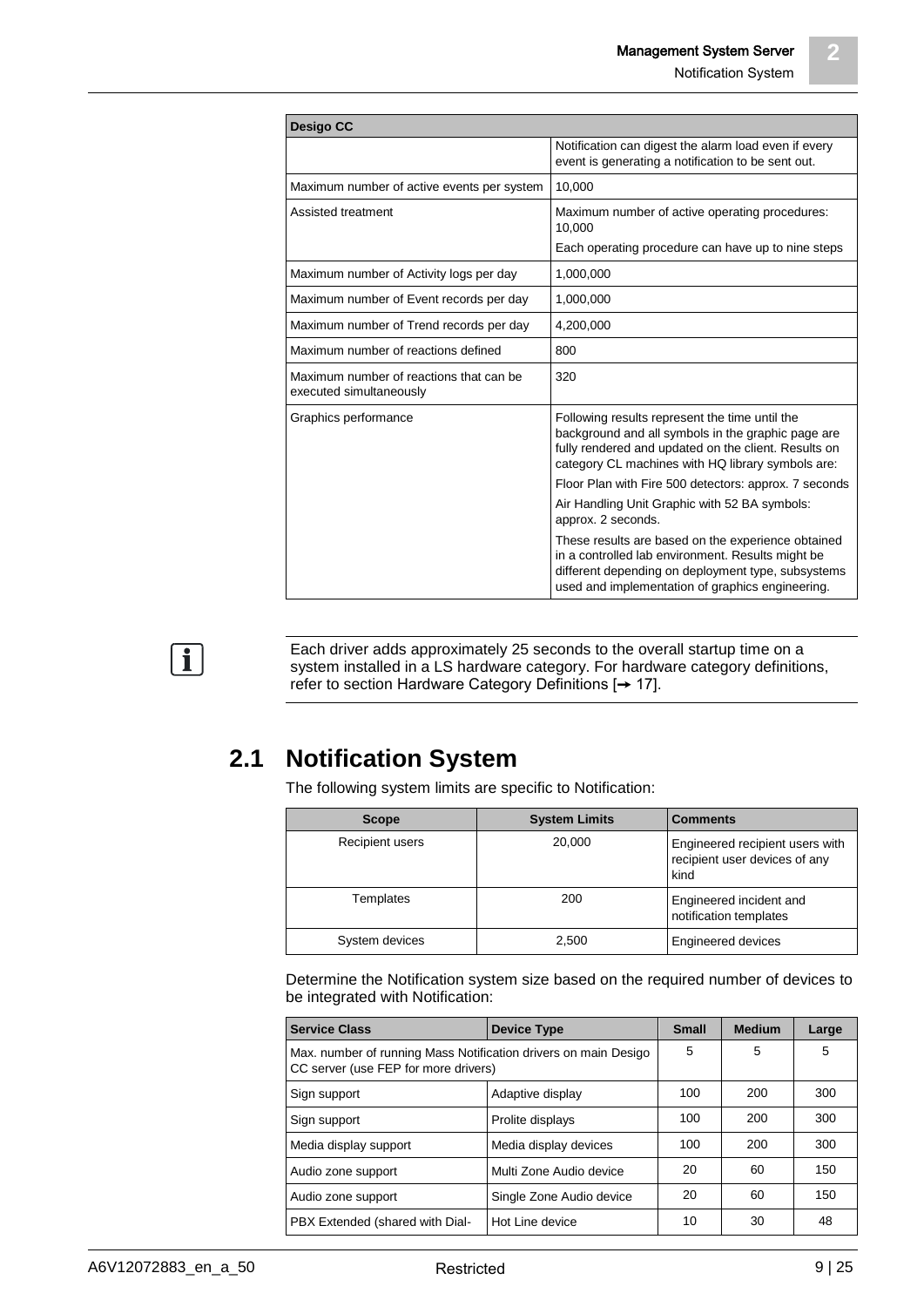Notification System

**2**

| <b>Service Class</b>            | <b>Device Type</b>             | <b>Small</b> | <b>Medium</b> | Large  |
|---------------------------------|--------------------------------|--------------|---------------|--------|
| ln)                             |                                |              |               |        |
| Desktop messaging support       | Desktop Notification device    | 5,000        | 10,000        | 20,000 |
| Hosted messaging support        | <b>Bulk Notification Email</b> | 5,000        | 10.000        | 20,000 |
| Hosted messaging support        | <b>Bulk Notification SMS</b>   | 5,000        | 10,000        | 20,000 |
| Hosted messaging support        | Bulk Notification phone calls  | 5,000        | 10,000        | 20,000 |
| Local network messaging support | <b>SMTP Email device</b>       | 1,000        | 1,000         | 1,000  |
| Facebook support                | Facebook device                | 3            | 3             | 3      |
| Twitter support                 | Twitter device                 | 3            | 3             | 3      |
| RSS support                     | Web Feed Published Device      | 3            | 3             | 3      |
| Input monitoring                | <b>ASCII Input device</b>      | 100          | 100           | 100    |
| Input monitoring                | Digital Input device           | 100          | 100           | 100    |
| RSS support                     | Web Feed Input device          | 5            | 5             | 5      |
| Relay support                   | Relay Output device            | 100          | 200           | 200    |
| Cellular modem support          | <b>GSM Gateway device</b>      | 50           | 50            | 50     |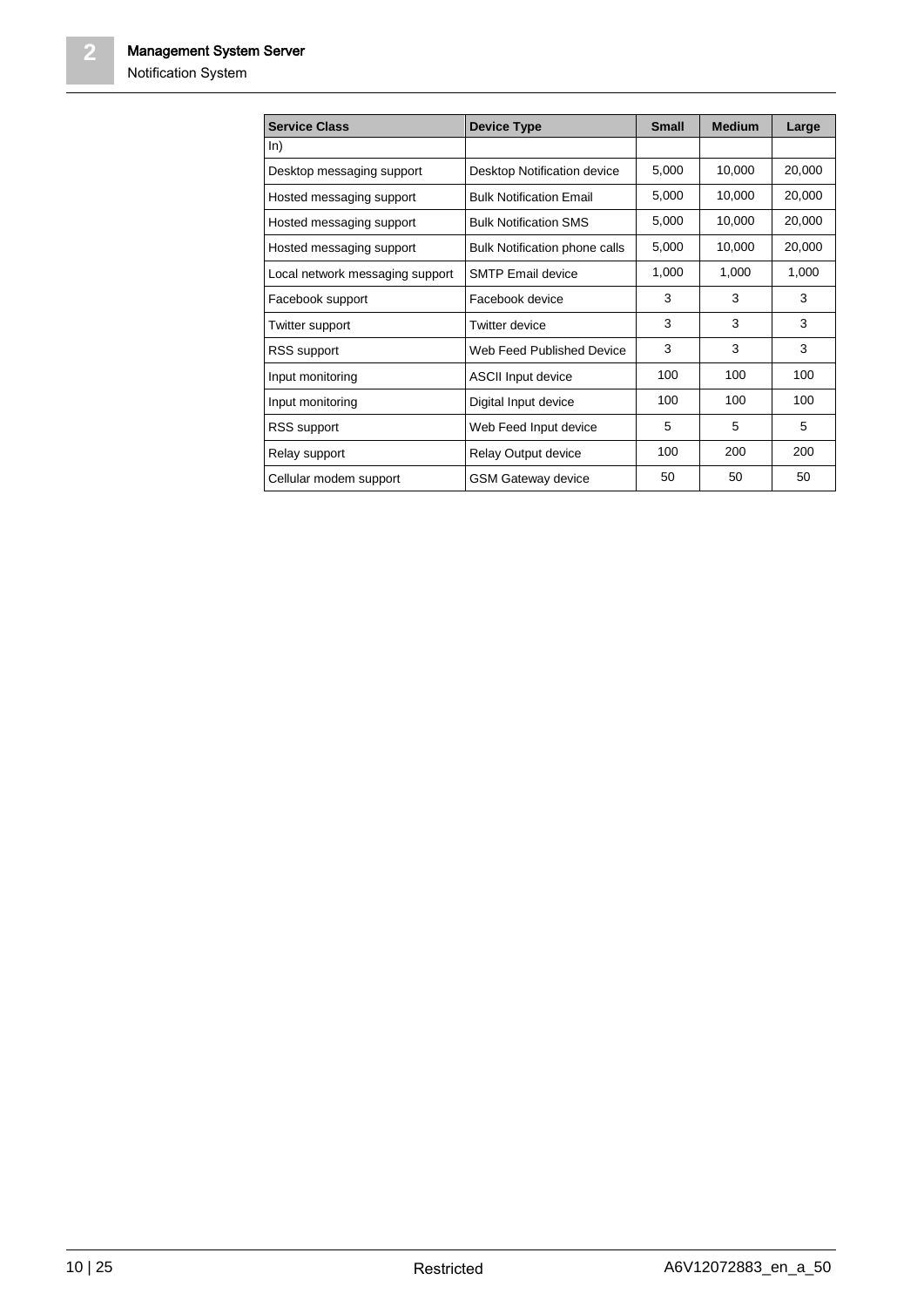### <span id="page-10-0"></span>**3 Distributed System Configurations**

Given all the variants that could exist in distributed system configurations, it is impossible to test and give precise limits for all the possible scenarios. Tests have been performed for some scenarios with a constant load of five alarms per second. Here are the conclusions and comments based on these tests:

| <b>Hierarchical</b>                                  |                       |                       |  |
|------------------------------------------------------|-----------------------|-----------------------|--|
| Number of supervised systems                         | 30                    |                       |  |
| Total amount of system objects                       | 1,500,000             |                       |  |
|                                                      | Per supervisor system | Per supervised system |  |
| Maximum number of remote<br>installed clients / FEPs | 2 (no FEPs)           | 10 (max. 5 FEPs)      |  |
| Maximum number of remote<br>Windows Apps             | 20                    | 30                    |  |
| Maximum number of Flex clients                       | 40                    | 40                    |  |

In hierarchical configurations, the supervisor server should not contain any kind of integration (either local, or via FEP). This statement becomes more important the bigger the amount of system objects in the supervisor is. The limits indicated in the table above have been tested with no subsystems or FEPs connected to the supervisor.

| <b>Fully meshed</b>                                             |           |
|-----------------------------------------------------------------|-----------|
| Number of systems                                               |           |
| Total amount of system objects                                  | 1,000,000 |
| Maximum number of remote<br>installed clients per system / FEPs | 2         |
| Maximum number of remote<br>windows apps per system             | 20        |
| Maximum number of remote Flex<br>clients per system             | 40        |

| Network requirements for distribution |               |
|---------------------------------------|---------------|
| Network bandwidth                     | $\geq 1$ Gbps |
| Network latency between servers       | ≤10ms         |

If the number of servers in a distributed system configuration is bigger than five, the use of SQL Server Standard edition is recommended.

Note that the minimum hardware requirements defined in section [Hardware](#page-16-0)  Category Definitions  $\rightarrow$  171 still apply with the following remarks:

- For supervising servers (hierarchical topology) or any server in a meshed topology, 64 GB RAM are required.
- In virtual environments with lower clock frequencies in the processor, lower performances can be expected, and overall system size limits are reduced



#### **Hybrid topologies**

Hybrid topologies have not been considered in this document and have not been tested. However, feasibility and design of such topologies can be consulted through Customer Support.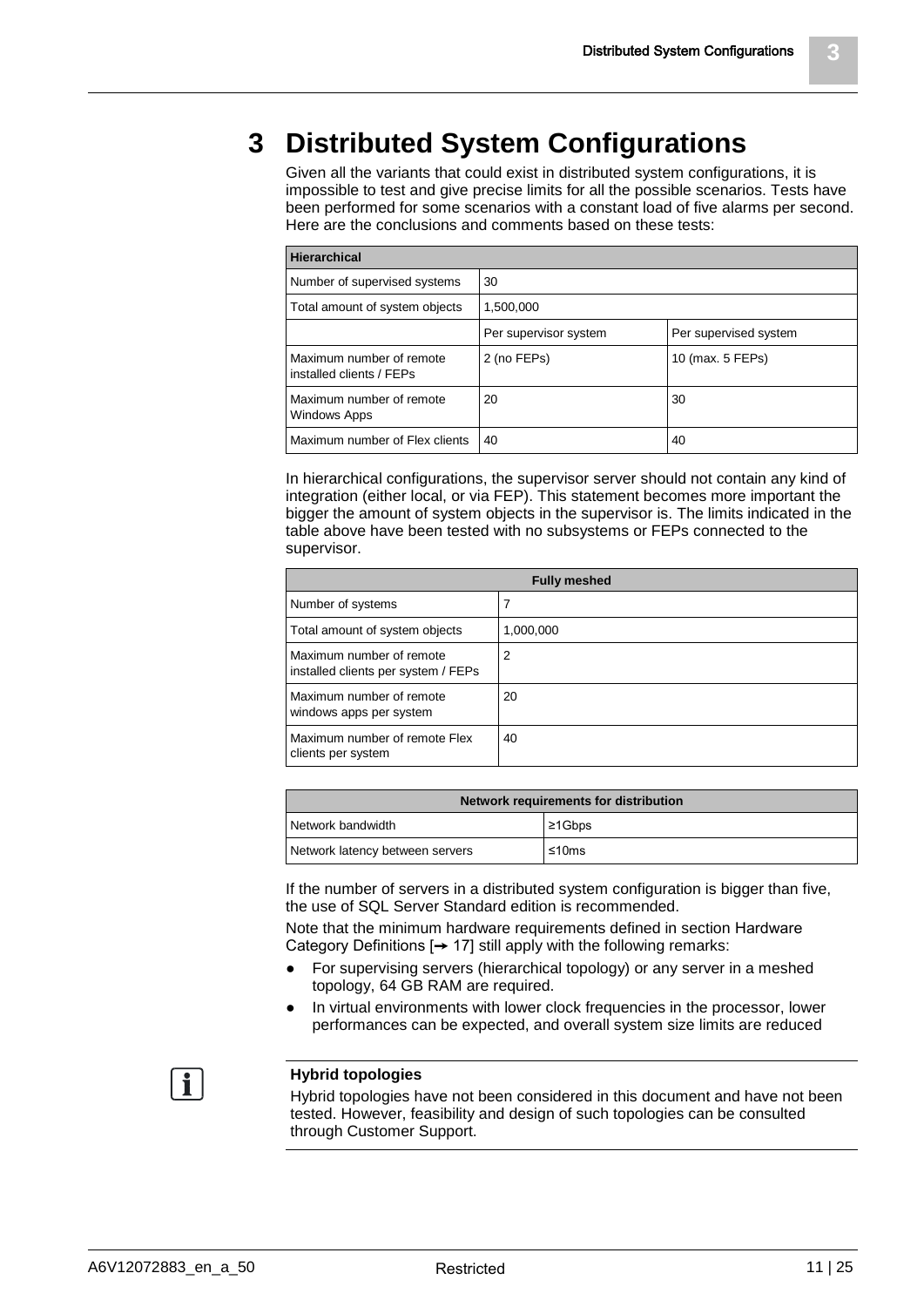

#### **Segmented topologies**

In segmented topologies, up to three systems can be connected in fully meshed configuration within the same server machine. In this case the amount of RAM (64GB) and physical cores (4) typically required for machines hosting one only system, need to be multiplied by the number of systems. Example: A server with three systems in segmented topology would require 192GB RAM and 12 physical cores.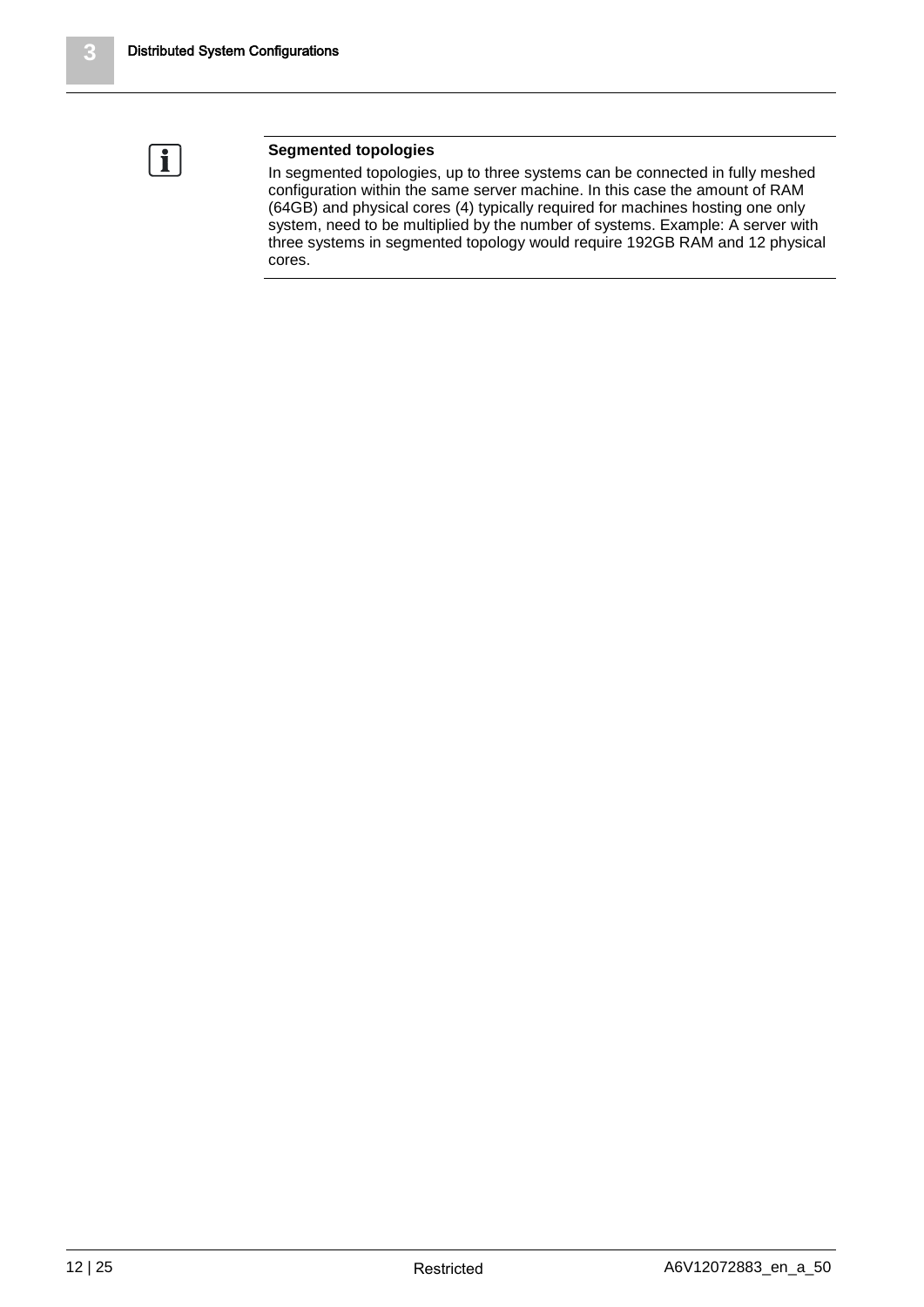### <span id="page-12-0"></span>**4 Recommendations for Remote Clients**

If system configuration requires remote client connectivity, the recommended hardware and software configuration for the different types of clients is described below:

### <span id="page-12-1"></span>**4.1 Installed Clients**

| <b>Installed Client</b>          |                                                                                                                                                                                                                 |  |
|----------------------------------|-----------------------------------------------------------------------------------------------------------------------------------------------------------------------------------------------------------------|--|
| Description                      | Statically installed, highest performance in local<br>network.                                                                                                                                                  |  |
| Recommended hardware category    | CL (See Hardware Category Definitions $[\rightarrow 17]$ )                                                                                                                                                      |  |
| Recommended software environment | Windows 10 Professional and Enterprise                                                                                                                                                                          |  |
| Network requirements             | Local network:<br>Preferred for: Control Rooms and regular engineering<br>and commissioning, including data import.<br>Mostly single subnet<br>100 Mbps upload/download<br>Latency less than 10 ms              |  |
|                                  | Corporate networks across site to site connectivity:<br>Different subnets (often secured with firewalls/DMZ):<br>Minimum 10 Mbps up/down                                                                        |  |
|                                  | Remote connection via VPN:<br>Recommended only for casual remote operation and<br>casual remote engineering (no data import)<br>Multiple subnets<br>Minimum 10 Mbps upload/download<br>Latency less than 100 ms |  |

### <span id="page-12-2"></span>**4.2 Windows App Clients**

| <b>Windows App Client</b>                                                  |                                                                                                                                                                                                   |  |  |  |
|----------------------------------------------------------------------------|---------------------------------------------------------------------------------------------------------------------------------------------------------------------------------------------------|--|--|--|
| Description                                                                | Client software can be statically or temporarily<br>downloaded via Desigo CC Web Server.                                                                                                          |  |  |  |
| Recommended hardware category                                              | CL (See Hardware Category Definitions $[\rightarrow 17]$ )                                                                                                                                        |  |  |  |
| Recommended software environment<br>Windows 10 Professional and Enterprise |                                                                                                                                                                                                   |  |  |  |
| Network requirements                                                       | Local network<br>Multiple subnets<br>100 Mbps upload/download<br>Latency less than 10 ms                                                                                                          |  |  |  |
|                                                                            | Corporate networks across sites, using SHDSL site-<br>to-site connectivity:<br>Different subnets (often secured with firewalls/DMZ):<br>Minimum 2 Mbps up/down                                    |  |  |  |
|                                                                            | Remote connection via VPN, using ADSL<br>Recommended for casual remote operation and<br>casual remote engineering (no data import)<br>Multiple subnets<br>Minimum 512 Kbps upload/6 Mbps download |  |  |  |
|                                                                            | Latency less than 100 ms                                                                                                                                                                          |  |  |  |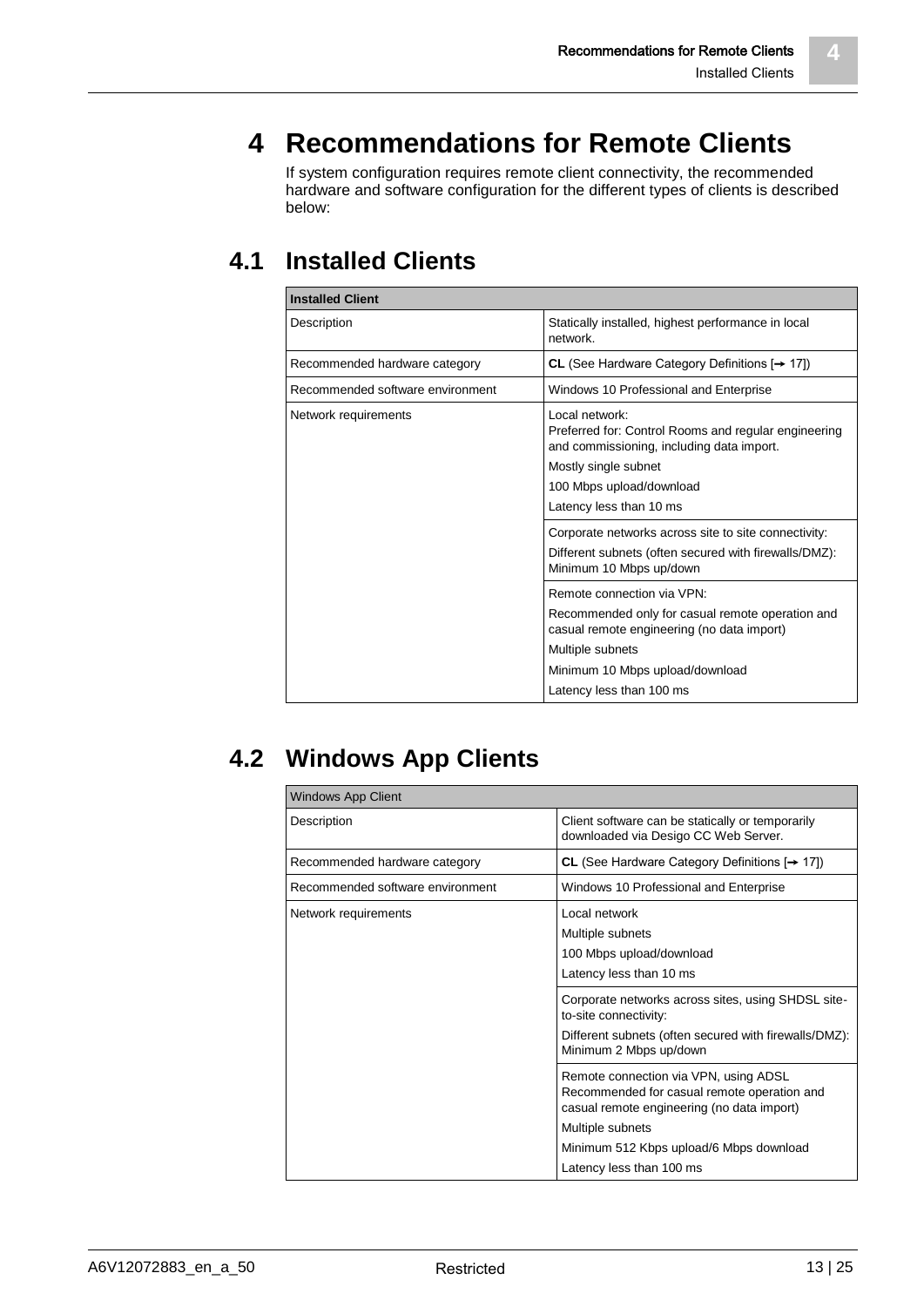### **4.3 Flex Clients**

| <b>Flex Clients</b>                 |                                                                                                                                                                        |  |
|-------------------------------------|------------------------------------------------------------------------------------------------------------------------------------------------------------------------|--|
| Description                         | Client running in a Web browser, based on HTML5<br>technology. It supports operator workflows for event<br>management, system management, graphics, and<br>commanding. |  |
| Recommended hardware category       | CL (See Hardware Category Definitions $[\rightarrow 17]$ )                                                                                                             |  |
| Recommended<br>software environment | Windows 10 Professional and Enterprise<br>Chrome                                                                                                                       |  |
| Network requirements                | Local network<br>Multiple subnets<br>100 Mbps up/down<br>Latency less than 10 ms                                                                                       |  |
|                                     | Corporate networks across sites, using SHDSL site-<br>to-site connectivity:<br>Different subnets (often secured with firewalls/DMZ):<br>Minimum 2 Mbps up/down         |  |
|                                     | Remote connection through VPN, using ADSL<br>Wide area network<br>Multiple subnets<br>Minimum 512 kbps up/6 Mbps down (ADSL)<br>Latency less than 100 ms               |  |

<span id="page-13-0"></span>**4**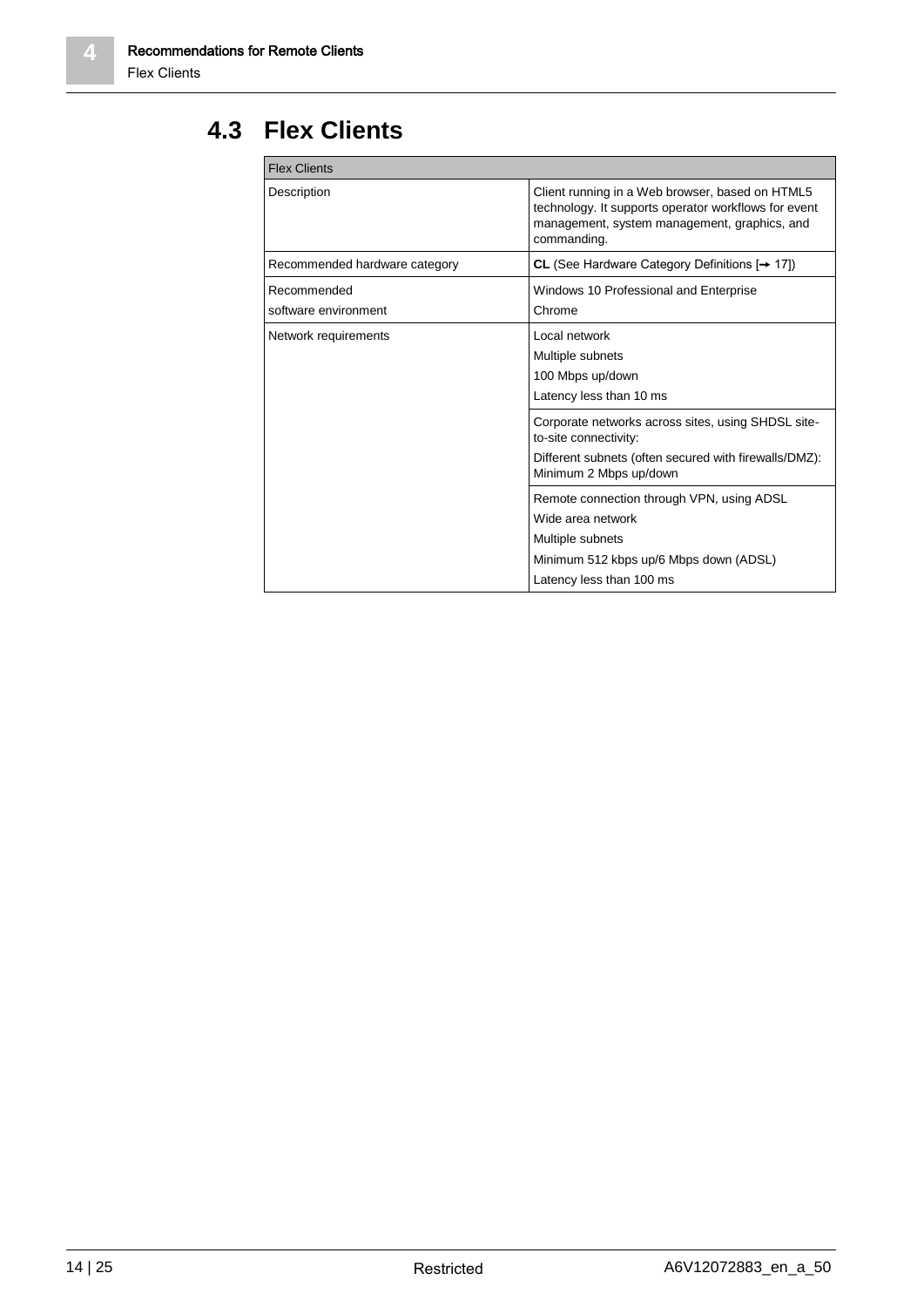### <span id="page-14-0"></span>**5 Front End Processors (FEPs)**

If system configuration requires distribution of field network connectivity, the recommended hardware and software configuration for FEP is described below.

| <b>Front End Processor (FEP)</b> |                                                                                                  |  |  |
|----------------------------------|--------------------------------------------------------------------------------------------------|--|--|
| Description                      | Enhancement of connectivity capacity with<br>distributed field network drivers                   |  |  |
| Recommended hardware category    | <b>MS</b> (See Hardware Category Definitions $[\rightarrow 17]$ )                                |  |  |
| Recommended software environment | Windows 10 Professional and Enterprise, 64-bit                                                   |  |  |
| Network requirements             | Local network<br>Single subnet<br>100 Mbps upload/download<br>Latency less than 10 ms            |  |  |
| Recommendation                   | Max 40 drivers per FEP. Total per system: 100<br>(see IT Environment Compatibility)<br>Max 5 FEP |  |  |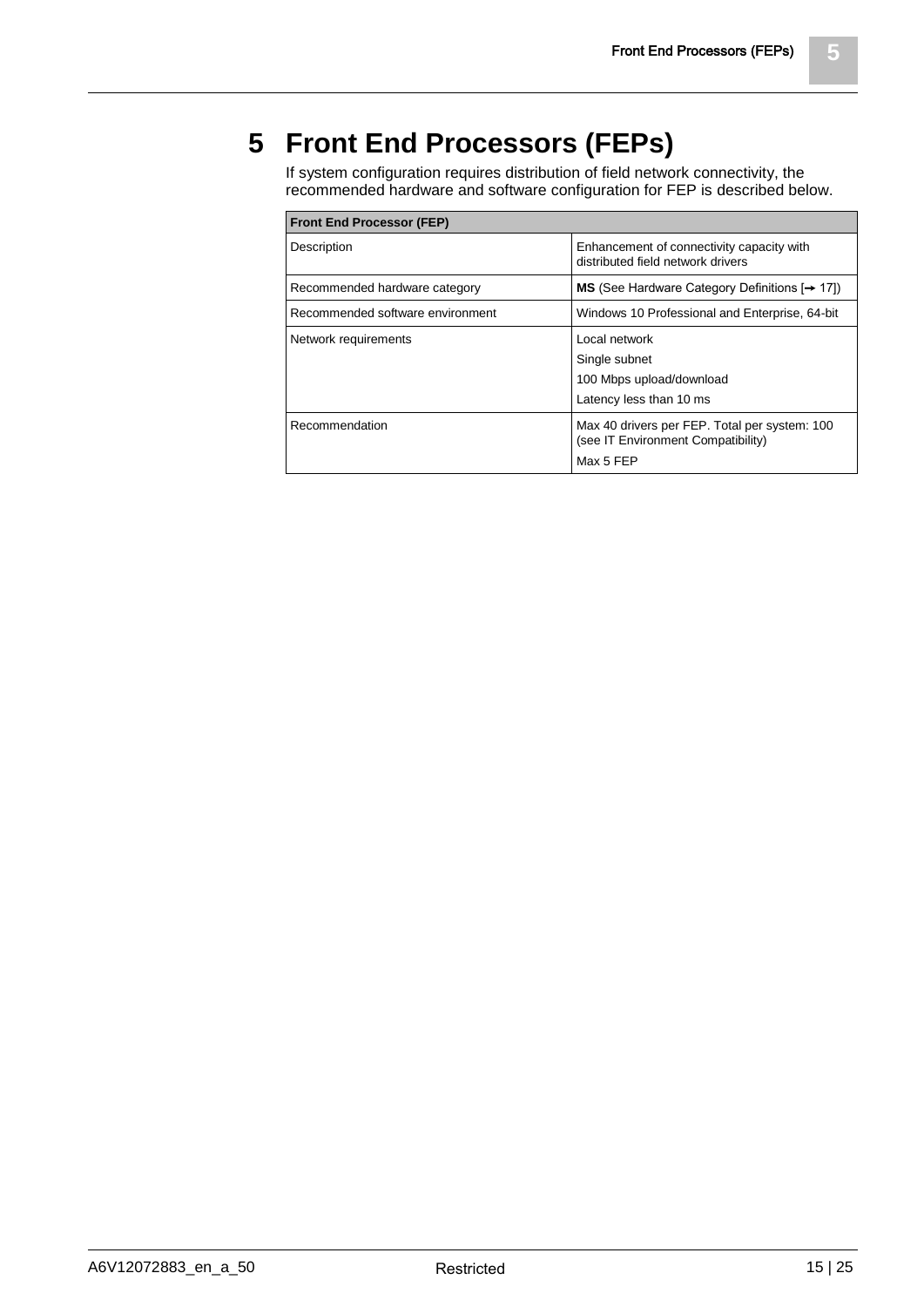# <span id="page-15-0"></span>**6 System Dimensioning Tool**

Desigo CC covers a wide variety of deployments so that is impossible to set simple rules for determining the system size. Therefore, a system-dimensioning tool is available that estimates system size and disk storage space based on the information available at the time of the offer, for example, the number and type of physical data points and the expected contents of the History Data Base.



When the required configuration and the number and type of clients have been entered, the system-dimensioning tool verifies the feasibility of the system, calculates the number of system objects, and suggests the appropriate hardware category for the server, the required storage space for the project and the version and the disk space required for the SQL server.

The above example refers to a system with 30,000 BACnet points and 12,000 Fire detectors, with enough storage for 3 years of trends and activity logs online.

To obtain the latest version of the System Dimensioning Guide Calculator, see the Siemens Intranet:

<https://wse04.siemens.com/content/P0011294/cc/Intranet/Forms/AllItems.aspx>

Or the Siemens Extranet: <http://www.siemens.com/bt/partner-extranet> (Click the "Download" button on the start page and then select "Tools and software").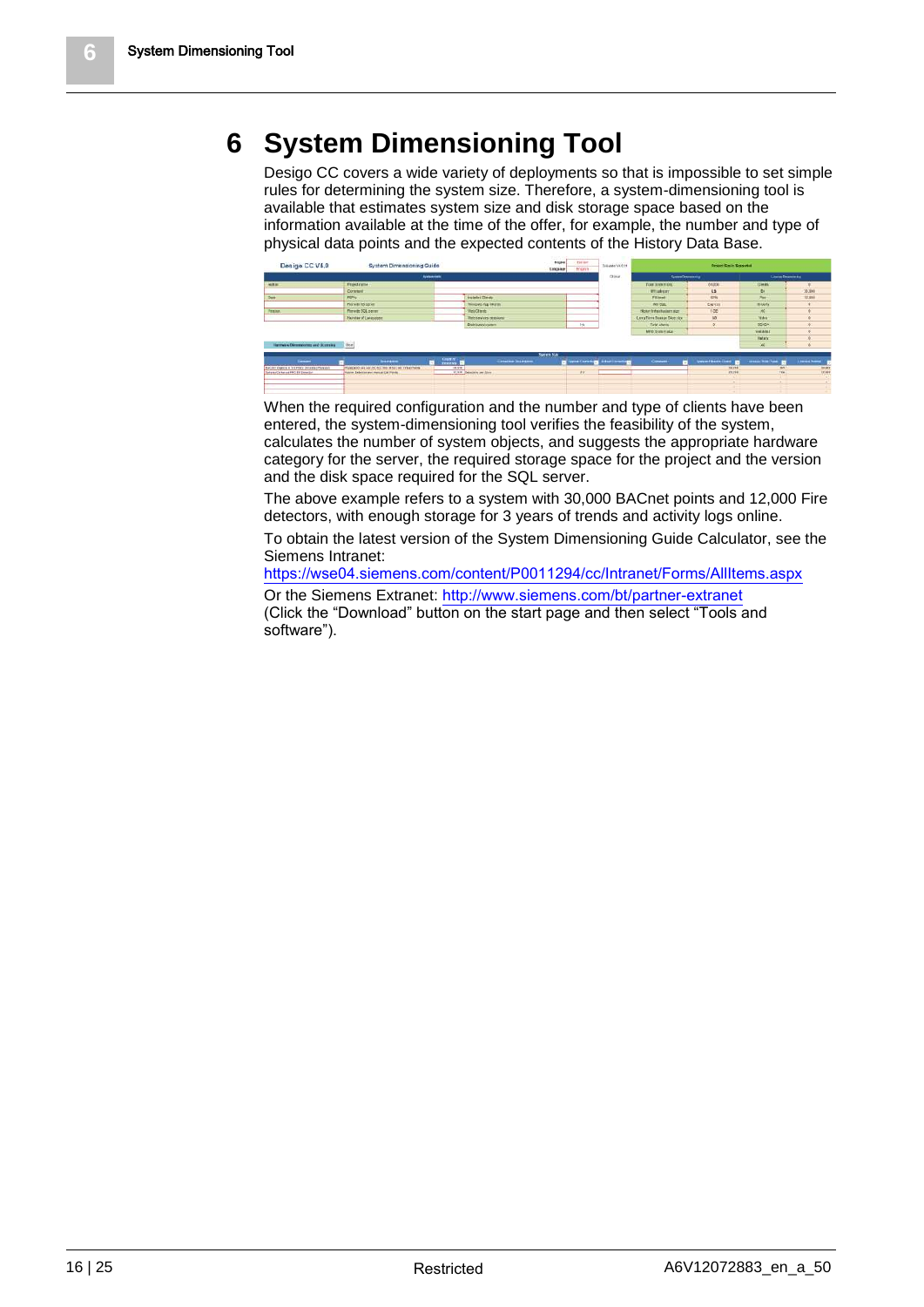**7**

# <span id="page-16-0"></span>**7 Hardware Category Definitions**

This section provides minimum hardware specifications to run Desigo CC given a certain amount of system objects. The amount of system objects consumed by a single system can be calculated by using the Desigo CC dimensioning tool described in section.

The use of this tool is specially needed to calculate the correct amount of disk space needed when the system is using Long Term Storage / archiving functionality.

## <span id="page-16-1"></span>**7.1 Minimum Requirements for Physical Machines**

| <b>Hardware</b>                            | <b>Client</b><br>(Category: CL)                                                                                                                                       | <b>Small or Medium-Sized</b><br>Server / FEP<br>(Category: MS)                                                                                                                                                                                                                                                                                    | <b>Large-Sized Server</b><br>(Category: LS)                                                                                             |
|--------------------------------------------|-----------------------------------------------------------------------------------------------------------------------------------------------------------------------|---------------------------------------------------------------------------------------------------------------------------------------------------------------------------------------------------------------------------------------------------------------------------------------------------------------------------------------------------|-----------------------------------------------------------------------------------------------------------------------------------------|
| <b>System Object</b><br><b>Count Range</b> | Not Applicable                                                                                                                                                        | $\leq$ 50K                                                                                                                                                                                                                                                                                                                                        | >50K & ≤150K                                                                                                                            |
| <b>Processor</b>                           | Minimum 8th, 9th, or<br>$\bullet$<br>10th generation Intel<br>Core i5 or equivalent<br>Minimum 2.8 GHz<br>(base clock speed)<br>Minimum 2 cores per<br>running system | $\bullet$<br>or equivalent OR<br>$\bullet$<br>Intel Xeon Platinum, Gold, W, or E-22xx with<br>minimum CPU Mark* of 13,000, or equivalent<br>Minimum 2.9 GHz (base clock speed)<br>$\bullet$<br>Recommended 4 cores per running system on<br>$\bullet$<br>typical sites<br>٠<br>sites running large numbers of Advanced<br>Reports (>1,000 daily). | Minimum 8 <sup>th</sup> , 9 <sup>th</sup> , or 10 <sup>th</sup> generation Intel Core i7<br>Recommended 6-8 cores per running system on |
| <b>RAM</b>                                 | 8GB                                                                                                                                                                   | 16GB<br>32GB<br>Distributed Systems: 64GB for<br>Supervisor in a Hierarchical topology<br>Each server in a Meshed topology                                                                                                                                                                                                                        |                                                                                                                                         |
| <b>Hard disk</b>                           | 1 SSD: 256GB                                                                                                                                                          | 1 SSD: 512GB to 2TB.                                                                                                                                                                                                                                                                                                                              |                                                                                                                                         |
| Network card                               | Gigabit speed                                                                                                                                                         |                                                                                                                                                                                                                                                                                                                                                   |                                                                                                                                         |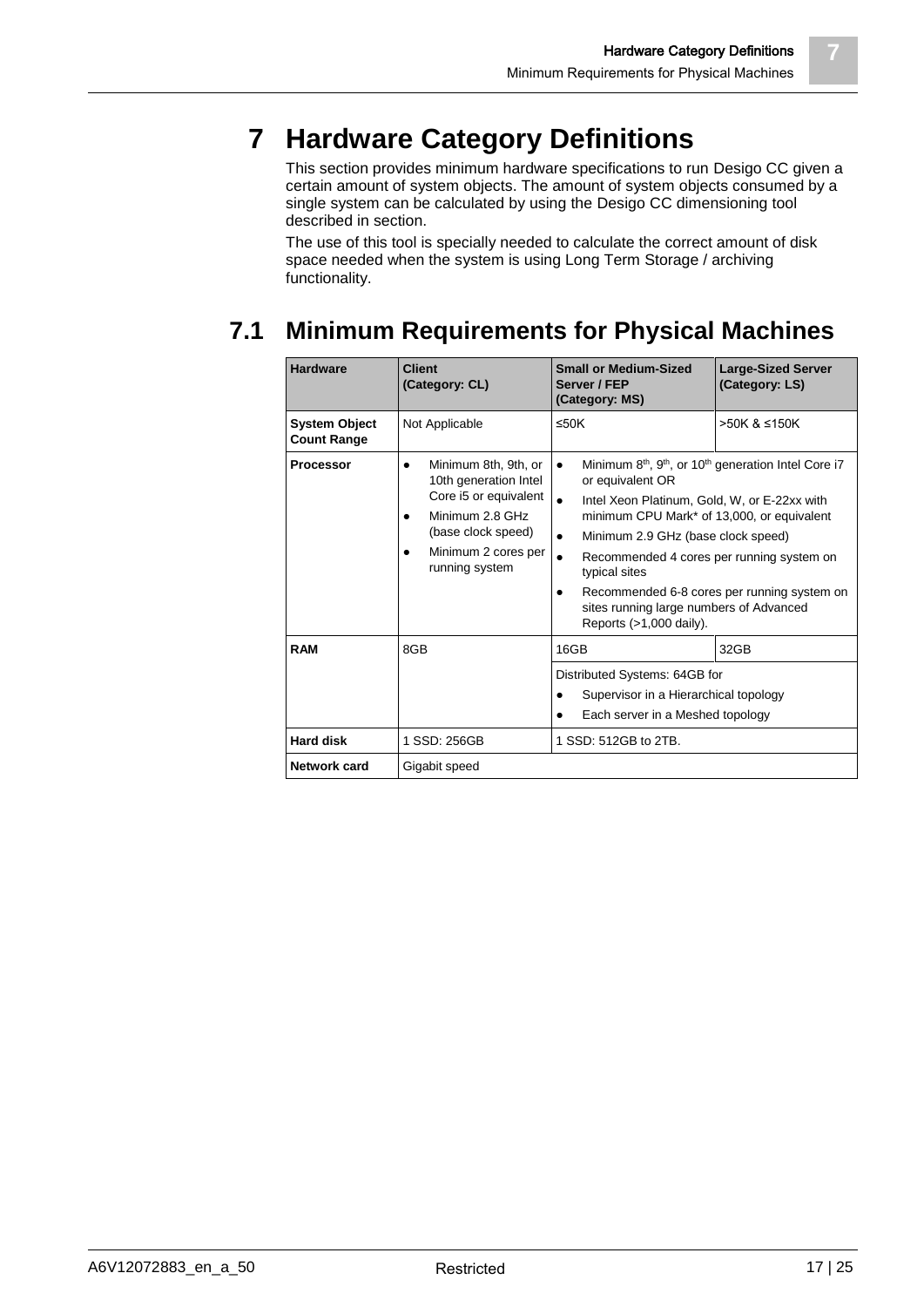

#### **Processors**

- Desigo CC uses single and multi-threaded components
- Desigo CC Data Manager, Event Manager, and Distribution Manager (if distribution is deployed) are processor intensive at startup
- Four cores per project are recommended on typical sites.
- Additional cores will not improve performance, except for sites running large numbers of Advanced Reports (>1,000 daily).
- Potential effects of not meeting specifications:
- Slower application startup
- Slower graphics loading (integrated graphics only)
- Slower report generation

#### **RAM**

● Testing has shown non-distributed systems with more than 100,000 system objects are optimized with 32 GB RAM. Less RAM will reduce performance; adding additional RAM will not significantly enhance performance.

● Additional RAM is needed to help cache the partner systems on distributed systems.

Potential effects of not meeting specifications:

- Slower runtime execution of commands, screen changes, graphics loading
- Inability to load large projects or partner system data into memory

#### **Hard disk**

● Storage needed depends on project size, data collection, and data retention requirements. See sizing calculator for recommendation.

● Minimum for servers with smaller projects and short retention requirements is 512GB.

● Exceeding storage capacity will require either deletion of some data, or use of long-term storage to move data offline

● SSDs are strongly recommended over standard hard drives due to 100X faster speeds. The Desigo CC Data Manager, used for field panel communication, needs the higher read/write speed for best performance.

Potential effects of not meeting specifications:

- Limited short and long-term storage
- Delays in read/write activities, such as trending, report generation, etc.
- Required data deletion or use of offline storage (long-term storage functionality)

#### **Network card**

● In addition to the network adaptor speed, the network itself must be low latency to support all required communications between the server, clients, field panels, and other servers in a distribution Additional RAM is needed to help cache the partner systems on distributed systems.

Potential effects of not meeting specifications:

● Slower communication to/from clients, field panels, and distributed servers



Typically, customer installations are very vital over the whole lifecycle. We recommend providing for reserves for the future and consider a higher hardware category than originally designed.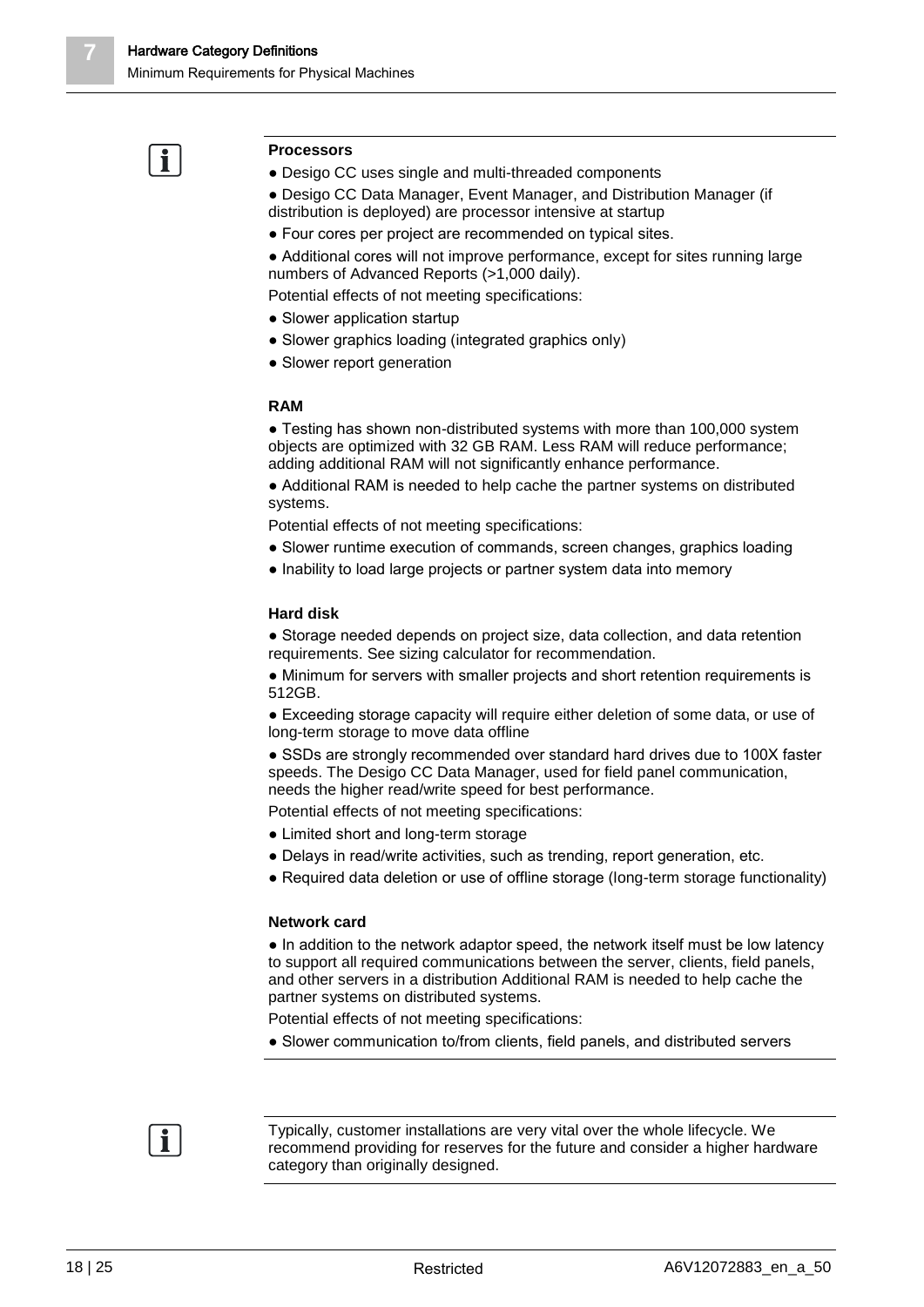**7**

| We recommend using the latest generation of processor available. The use of<br>more cores does not lead to better performance. |                                                                                                                                                                                                                                       |  |  |
|--------------------------------------------------------------------------------------------------------------------------------|---------------------------------------------------------------------------------------------------------------------------------------------------------------------------------------------------------------------------------------|--|--|
|                                                                                                                                |                                                                                                                                                                                                                                       |  |  |
|                                                                                                                                | The recommendations provided here are based on tests executed on hardware<br>products available at the time of the release of the current version of Desigo CC.                                                                       |  |  |
|                                                                                                                                | Compatibility and performance using other software and hardware that might<br>become current at some future point cannot be guaranteed. In such cases,<br>contact your local support for further information.                         |  |  |
| information.                                                                                                                   | Standard hardware configurations defined above are available to Siemens RSS /<br>BP organizations. Contact your local procurement manager for further                                                                                 |  |  |
| With Video integration:                                                                                                        |                                                                                                                                                                                                                                       |  |  |
|                                                                                                                                | Minimum recommended machine for clients or servers is MS                                                                                                                                                                              |  |  |
| A dedicated graphic card with 2GB RAM                                                                                          |                                                                                                                                                                                                                                       |  |  |
|                                                                                                                                | For further information regarding hardware specifications, especially for<br>virtualization or recording scenarios, see the specifications of the VMS vendors.                                                                        |  |  |
|                                                                                                                                |                                                                                                                                                                                                                                       |  |  |
| UL/ULC Compliance                                                                                                              | For UL/ULC compliance, all computers in the system (Server, Clients and FEP)<br>must be UL864 listed (Comark computer). Refer to section UL/ULC Listed<br>Machines $\rightarrow$ 22] for UL/ULC computer information.                 |  |  |
|                                                                                                                                | specific hardware requirements in case of distributed systems.                                                                                                                                                                        |  |  |
| Configurations $[\rightarrow 11]$ .                                                                                            |                                                                                                                                                                                                                                       |  |  |
| specifications:                                                                                                                | For system being part of a distributed topology, carefully read Distributed System<br>Installation on an embedded PC is only supported for Desigo CC Compact<br>products as well as Desigo CC Connect. These are the minimum hardware |  |  |
| <b>Hardware Type</b>                                                                                                           | <b>Embedded PC</b>                                                                                                                                                                                                                    |  |  |
| <b>Category Name</b>                                                                                                           | EP                                                                                                                                                                                                                                    |  |  |
| <b>Limit System Objects</b>                                                                                                    | 10,000                                                                                                                                                                                                                                |  |  |
| <b>Processor</b>                                                                                                               | Celeron N2930 or equivalent<br>$>= 1.83 GHz$                                                                                                                                                                                          |  |  |
|                                                                                                                                | 4 cores                                                                                                                                                                                                                               |  |  |
| <b>RAM</b>                                                                                                                     | Carefully read section Distributed System Configurations $[\rightarrow 11]$ to learn about the<br>8GB                                                                                                                                 |  |  |
| <b>Hard disk</b>                                                                                                               | 1 x 64GB SSD                                                                                                                                                                                                                          |  |  |

In case of installation of an embedded PC, SQL Server needs to be configured to limit the amount of RAM taken from the system to 1GB RAM

 $\boxed{\mathbf{i}}$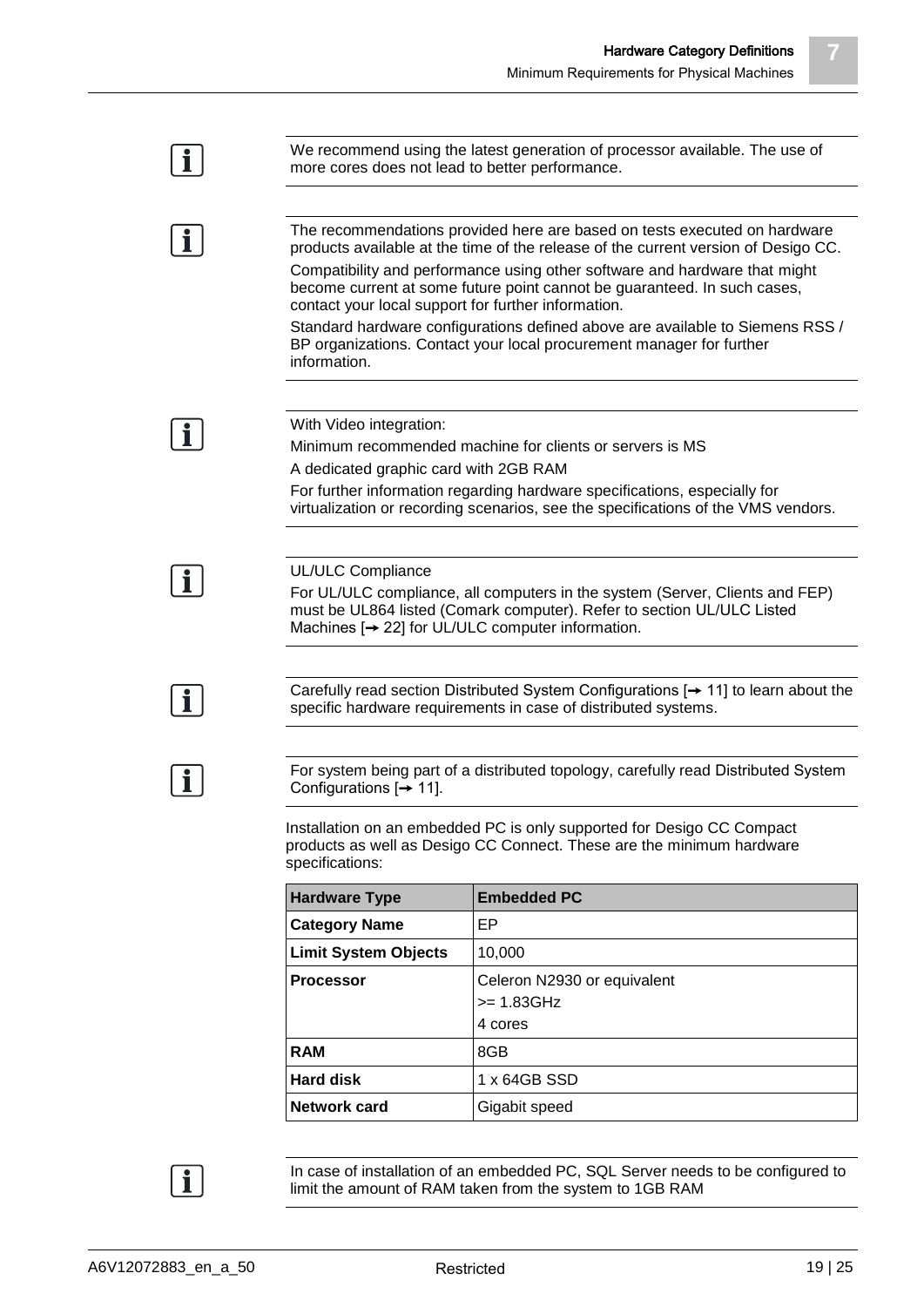<span id="page-19-0"></span> $\boxed{1}$ 

**7**

Internal tests to support these specifications have been performed on following hardware: [SIMATIC IPC227E](https://new.siemens.com/global/en/products/automation/pc-based/simatic-box-ipc.html#SIMATICIPC227E) with **Windows 10 IoT LTSB 2016**

### **7.2 Minimum Requirements for Virtual Machines**

| Hardware                                   | Client<br>(Category: CL)                                                                                                                                                 | Small or Medium-Sized<br>Server / FEP<br>(Category: MS)                                                                                                                                                                                                                                                                                                                                                                                                                                                        | Large-Sized Server<br>(Category: LS) |
|--------------------------------------------|--------------------------------------------------------------------------------------------------------------------------------------------------------------------------|----------------------------------------------------------------------------------------------------------------------------------------------------------------------------------------------------------------------------------------------------------------------------------------------------------------------------------------------------------------------------------------------------------------------------------------------------------------------------------------------------------------|--------------------------------------|
| <b>System Object</b><br><b>Count Range</b> | Not Applicable                                                                                                                                                           | $\leq$ 50K                                                                                                                                                                                                                                                                                                                                                                                                                                                                                                     | >50K & ≤150K                         |
| <b>Processor</b>                           | Minimum 8th, 9th,<br>$\bullet$<br>or 10th generation<br>Intel Core i5 or<br>equivalent<br>Minimum 2.8 GHz<br>(base clock speed)<br>Minimum 2 vCPUs<br>assigned to the VM | Minimum $8th$ , $9th$ , or 10 <sup>th</sup> generation Intel Core i7 or<br>$\bullet$<br>equivalent OR<br>Intel Xeon Platinum, Gold, W, or E-22xx with<br>$\bullet$<br>minimum CPU Mark* of 13,000, or equivalent<br>Minimum 2.9 GHz (base clock speed)<br>$\bullet$<br>Recommended 4 vCPUs assigned to the VM<br>$\bullet$<br>Recommended 6-8 vCPUs assigned to the VM on<br>sites running large numbers of Advanced Reports<br>$(>1,000$ daily).<br>Recommended 8 vCPUs on sites running large MNS<br>systems |                                      |
| <b>RAM</b>                                 | 8GB                                                                                                                                                                      | 16GB<br>32GB<br>Distributed Systems: 64GB for<br>Supervisor in a Hierarchical topology<br>Each server in a Meshed topology                                                                                                                                                                                                                                                                                                                                                                                     |                                      |
| <b>Hard disk</b>                           | 1 SSD: 256GB                                                                                                                                                             | 1 SSD: 512GB to 2TB                                                                                                                                                                                                                                                                                                                                                                                                                                                                                            |                                      |
| Network card                               | Gigabit speed                                                                                                                                                            |                                                                                                                                                                                                                                                                                                                                                                                                                                                                                                                |                                      |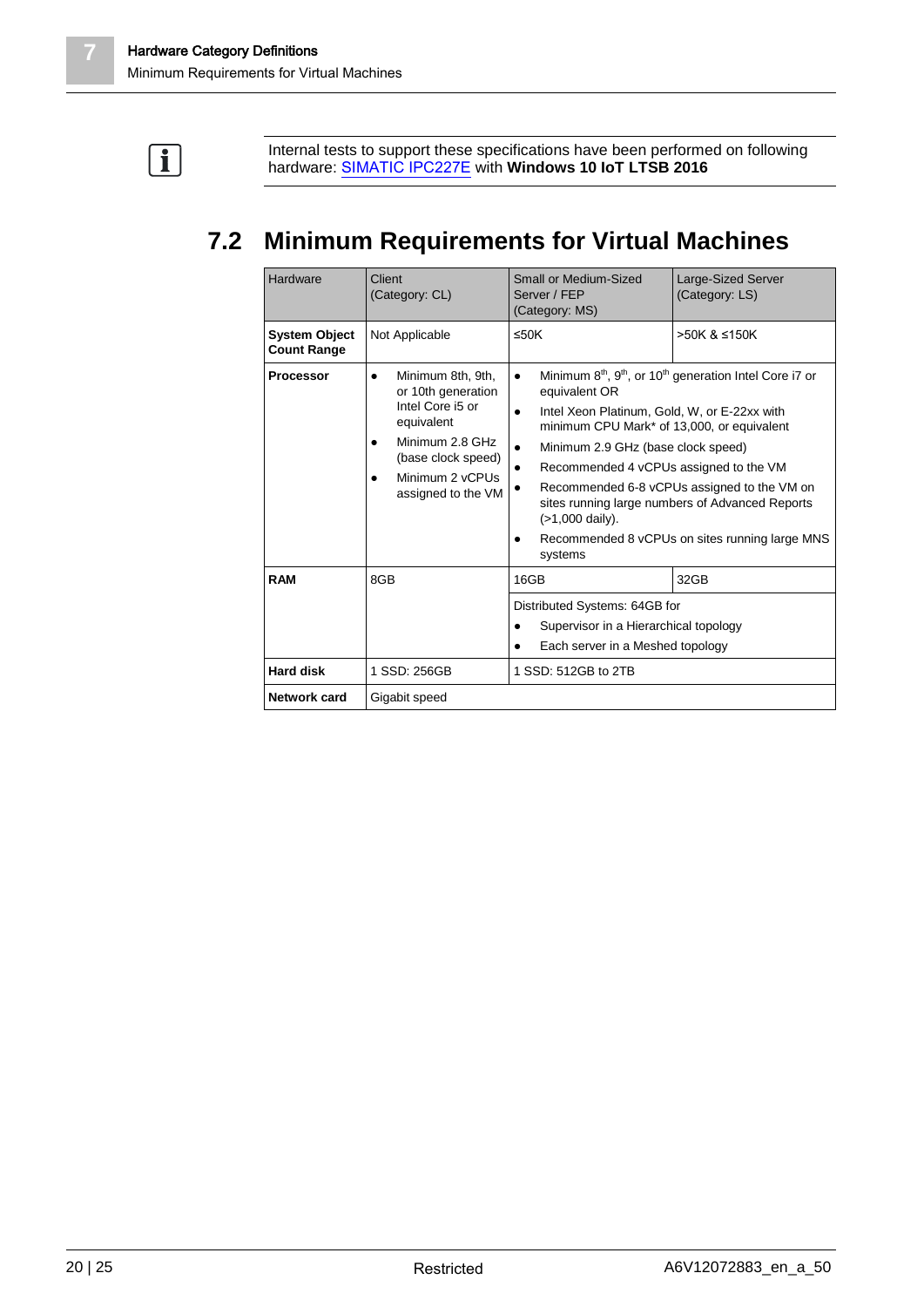#### **Processors**

- Desigo CC uses single and multi-threaded components
- Desigo CC Data Manager, Event Manager, and Distribution Manager (if distribution is deployed) are processor intensive at startup
- Four vCPUs per project are recommended on typical sites.
- Additional vCPUs will not improve performance, except for sites running large numbers of Advanced Reports (>1,000 daily) or large MNS systems.
- Potential effects of not meeting specifications:
- Slower application startup
- Slower graphics loading (integrated graphics only)
- Slower report generation

#### **RAM**

• Testing has shown non-distributed systems with more than 100,000 system objects are optimized with 32 GB RAM. Less RAM will reduce performance; adding additional RAM will not significantly enhance performance.

● Additional RAM is needed to help cache the partner systems on distributed systems.

Potential effects of not meeting specifications:

- Slower runtime execution of commands, screen changes, graphics loading
- Inability to load large projects or partner system data into memory

#### **Hard disk**

• Storage needed depends on project size, data collection, and data retention requirements. See sizing calculator for recommendation.

● Minimum for servers with smaller projects and short retention requirements is 512GB.

● Exceeding storage capacity will require either deletion of some data, or use of long-term storage to move data offline

• SSDs are strongly recommended over standard hard drives due to 100X faster speeds. The Desigo CC Data Manager, used for field panel communication, needs the higher read/write speed for best performance.

Potential effects of not meeting specifications:

- Limited short and long-term storage
- Delays in read/write activities, such as trending, report generation, etc.
- Required data deletion or use of offline storage (long-term storage functionality)

#### **Network card**

● In addition to the network adaptor speed, the network itself must be low latency to support all required communications between the server, clients, field panels, and other servers in a distribution Additional RAM is needed to help cache the partner systems on distributed systems.

Potential effects of not meeting specifications:

● Slower communication to/from clients, field panels, and distributed servers



#### **UL/ULC Compliance**

For UL/ULC compliance, the use of virtual machines is limited to VMware.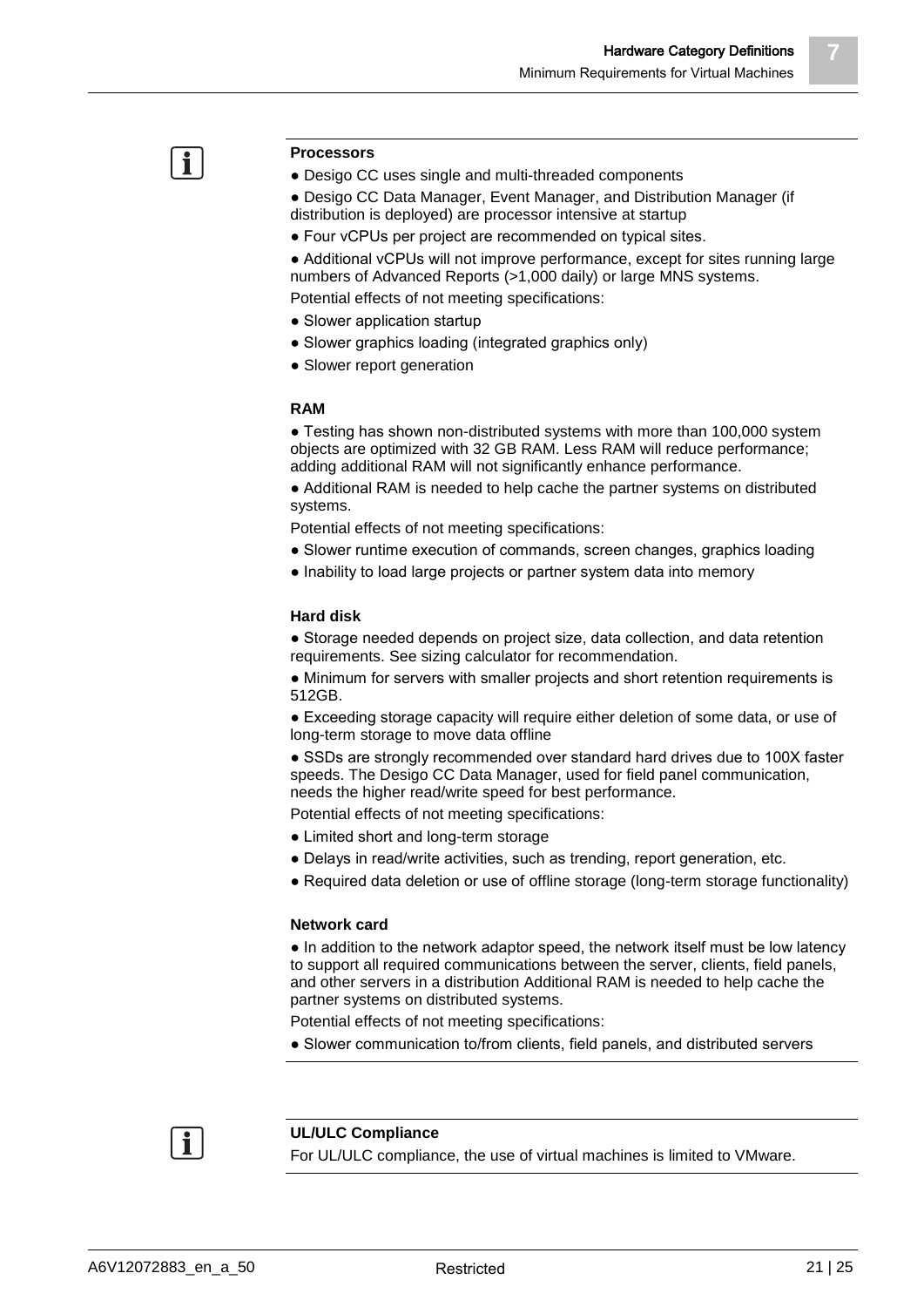**7**

| Refer to the virtualization software specifications to indicate the hardware<br>requirements for the Virtual Machine hosts.                                                                                                      |
|----------------------------------------------------------------------------------------------------------------------------------------------------------------------------------------------------------------------------------|
| Ensure you have a read/write speed to storage of >=150 MBps                                                                                                                                                                      |
| If you cannot provide this processor speed or dedicated vCPUs are not available<br>during runtime due to overprovisioning, degraded performance can be expected.                                                                 |
| If multiple virtualized clients share the same network resources, application<br>specific limitations might apply. Example: It is not possible to transport a large<br>amount of video streams over a single network connection. |
| For system being part of a distributed topology, carefully read Distributed System<br>Configurations $[\rightarrow 11]$ .                                                                                                        |
|                                                                                                                                                                                                                                  |

### <span id="page-21-0"></span>**7.3 UL/ULC Listed Machines**

The following table provides a mapping of the Desigo CC Hardware Categories to the available UL/ULC listed computers. After determining the required hardware category with the System Dimensioning Guide Calculator, the appropriate UL/ULC listed computer model number(s) can be determined by locating the corresponding Hardware Category in the table below.

The UL/ULC computers are sold as a Hardware/Software Server Packages or as Hardware Only as defined below.

Refer to the Desigo CC V4.0 Delivery Release for detailed ordering information.

| <b>Category Name</b>                                       | <b>CL</b>       | <b>MS</b>                                        | LS                                       |
|------------------------------------------------------------|-----------------|--------------------------------------------------|------------------------------------------|
| Model numbers for<br>hardware / software<br>server package | UHW-CATA-PKG-SM | UHW-CATB-PKG-SM<br>$-$ OR $-$<br>UHW-CATB-PKG-LM | N/A                                      |
| Model numbers for<br>hardware only                         | UHW-CATA-01     | UHW-CATB-01                                      | UHW-CATC-01<br>$-$ OR $-$<br>UHW-CATD-01 |

# $\boxed{\mathbf{i}}$

You can use Hardware Only computers for Server, Client, or Front End Processor (FEP) configurations as indicated in Section 2.1.1  $\rightarrow$  [17\]](#page-16-0) and 2.1.2  $\rightarrow$  17].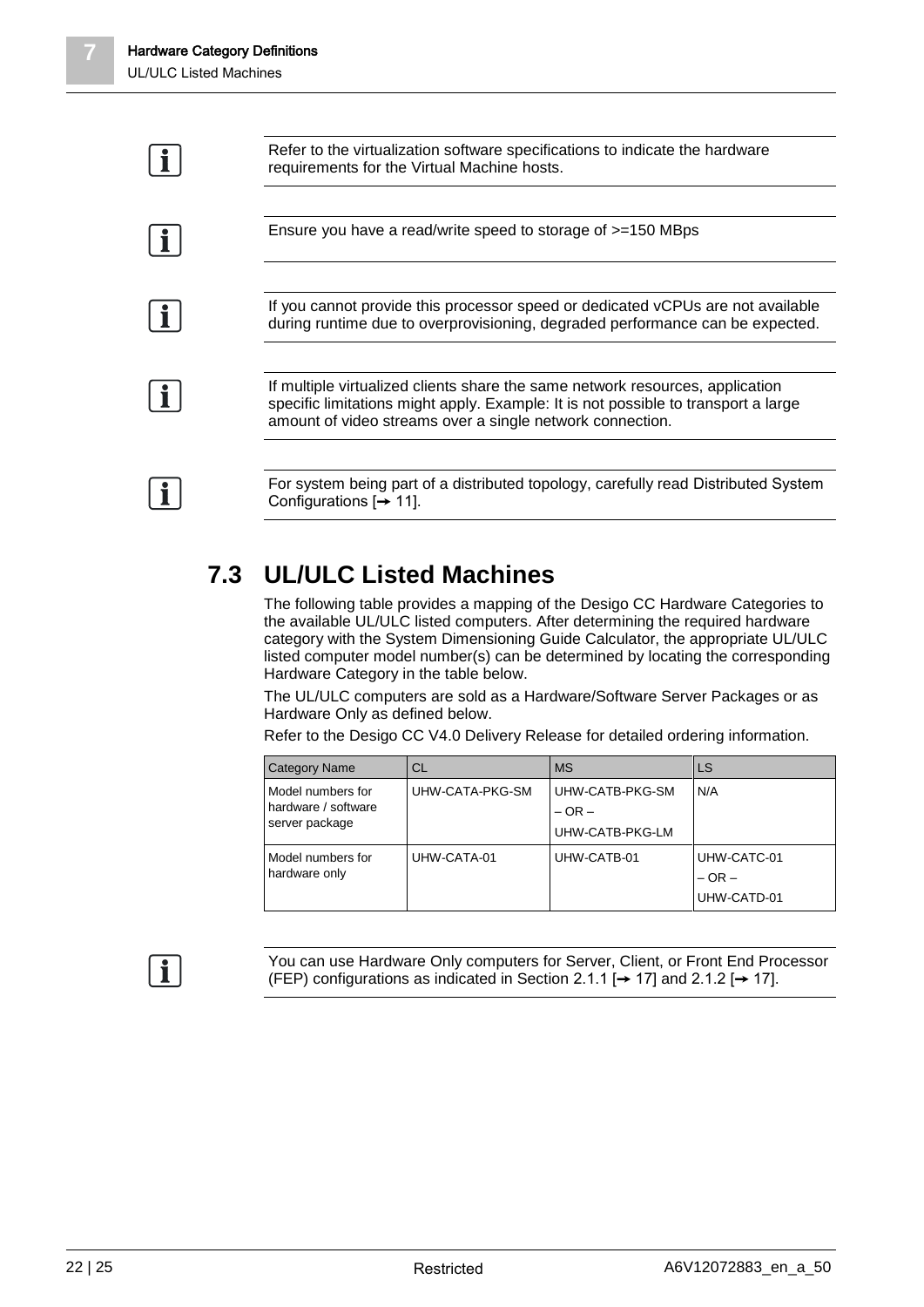## <span id="page-22-0"></span>**8 Monitors**

### **Monitor Resolution**

For graphical user interface operation on Installed, Windows App, Flex Clients, a minimum resolution of 1600 x 900 pixels is required but full HD (1920x1080) is recommended.

### **Multiple-Monitor Management**

Desigo CC Installed or Windows App Client can make use of multiple monitors, when available, and any system window, such as System Manager, Investigative Treatment, or Help, can be moved from the default monitor to a second monitor. The Summary bar remains on the primary monitor and cannot be moved.

i.

The current system window settings in the multiple monitors are not retained when closing the client session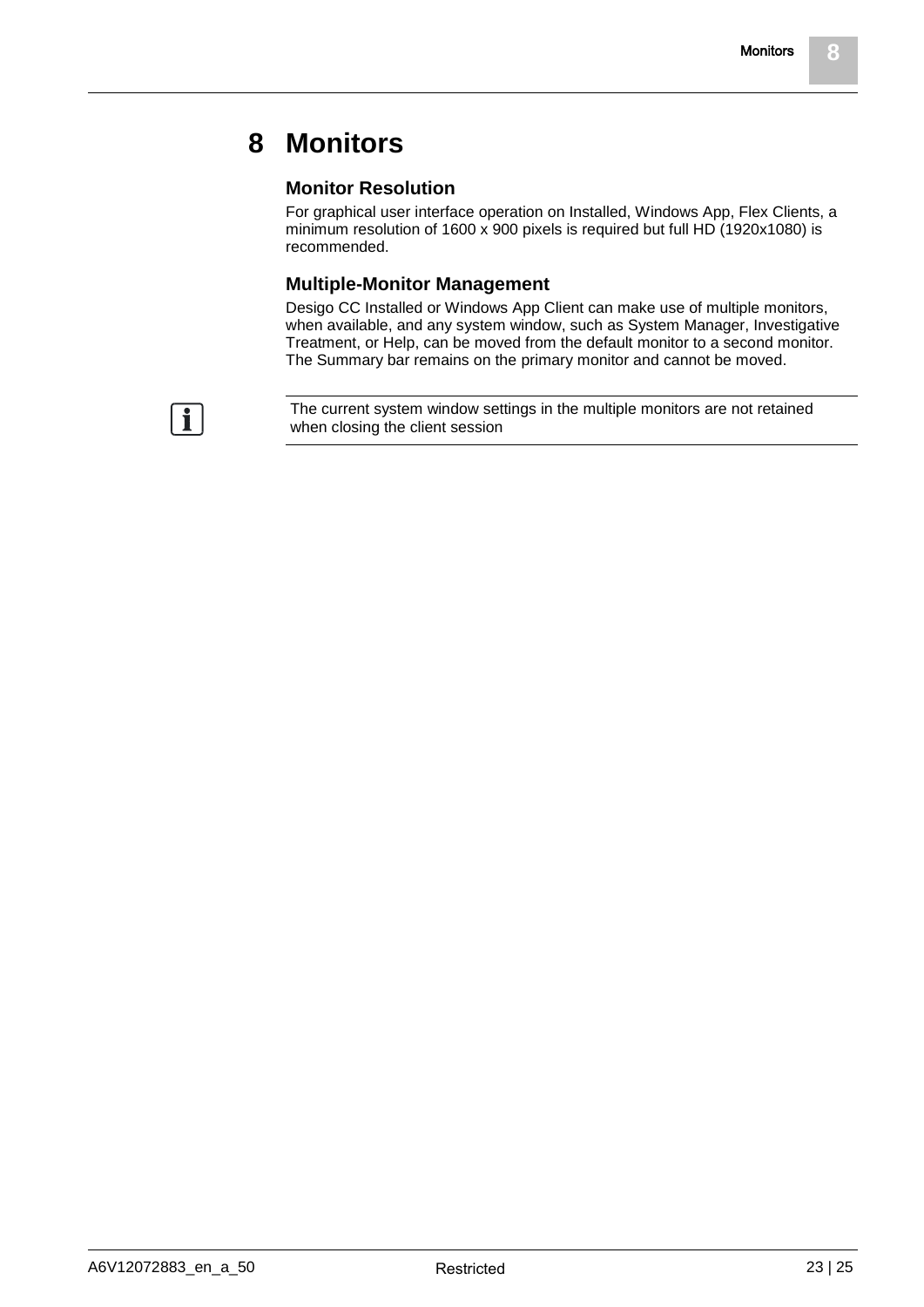### <span id="page-23-0"></span>**9 Tablets**

Tablets for Flex Client operation require a minimum size of 9.7 inches. iPad Pro or Microsoft Surface Pro are recommended.